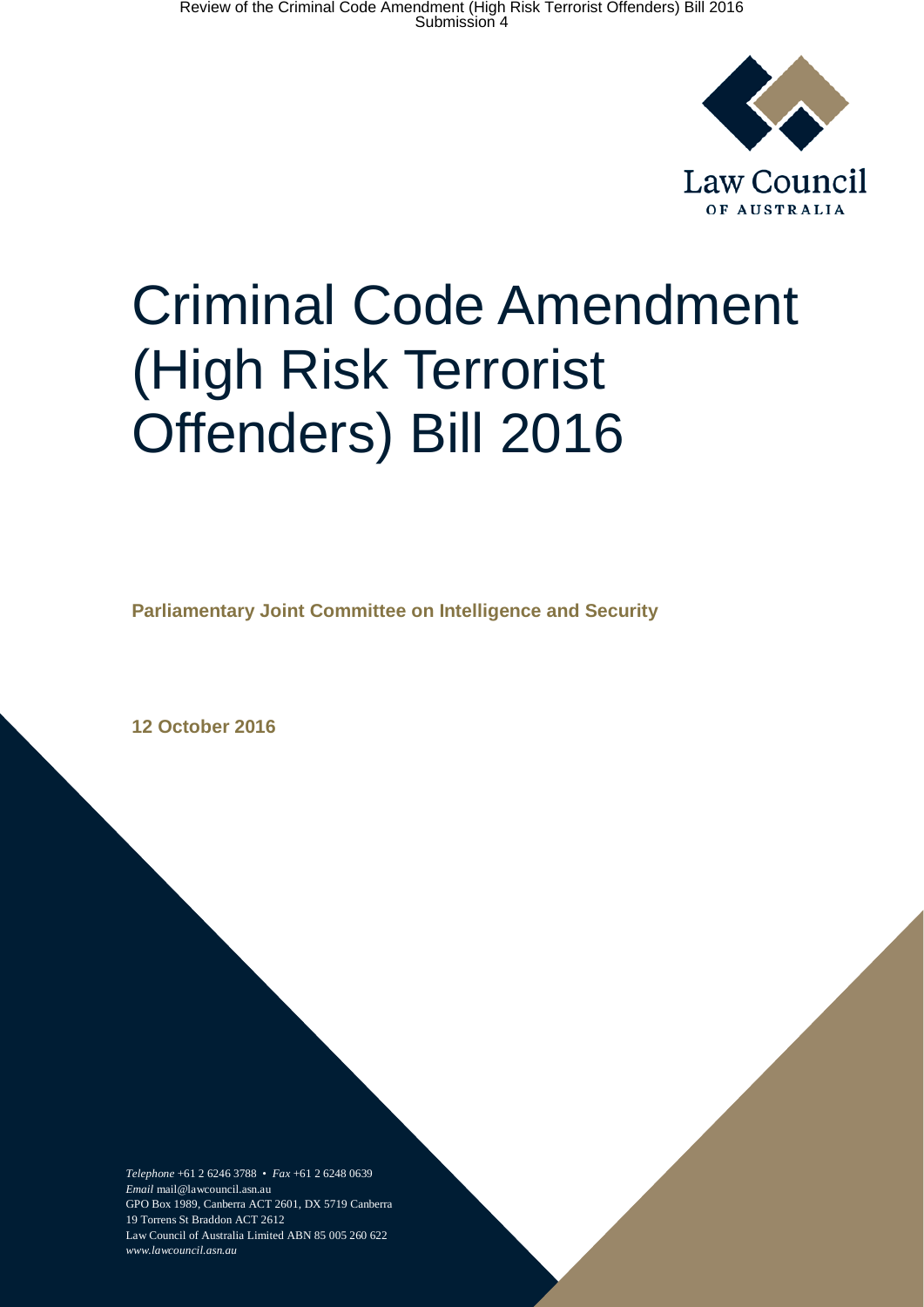# **Table of Contents**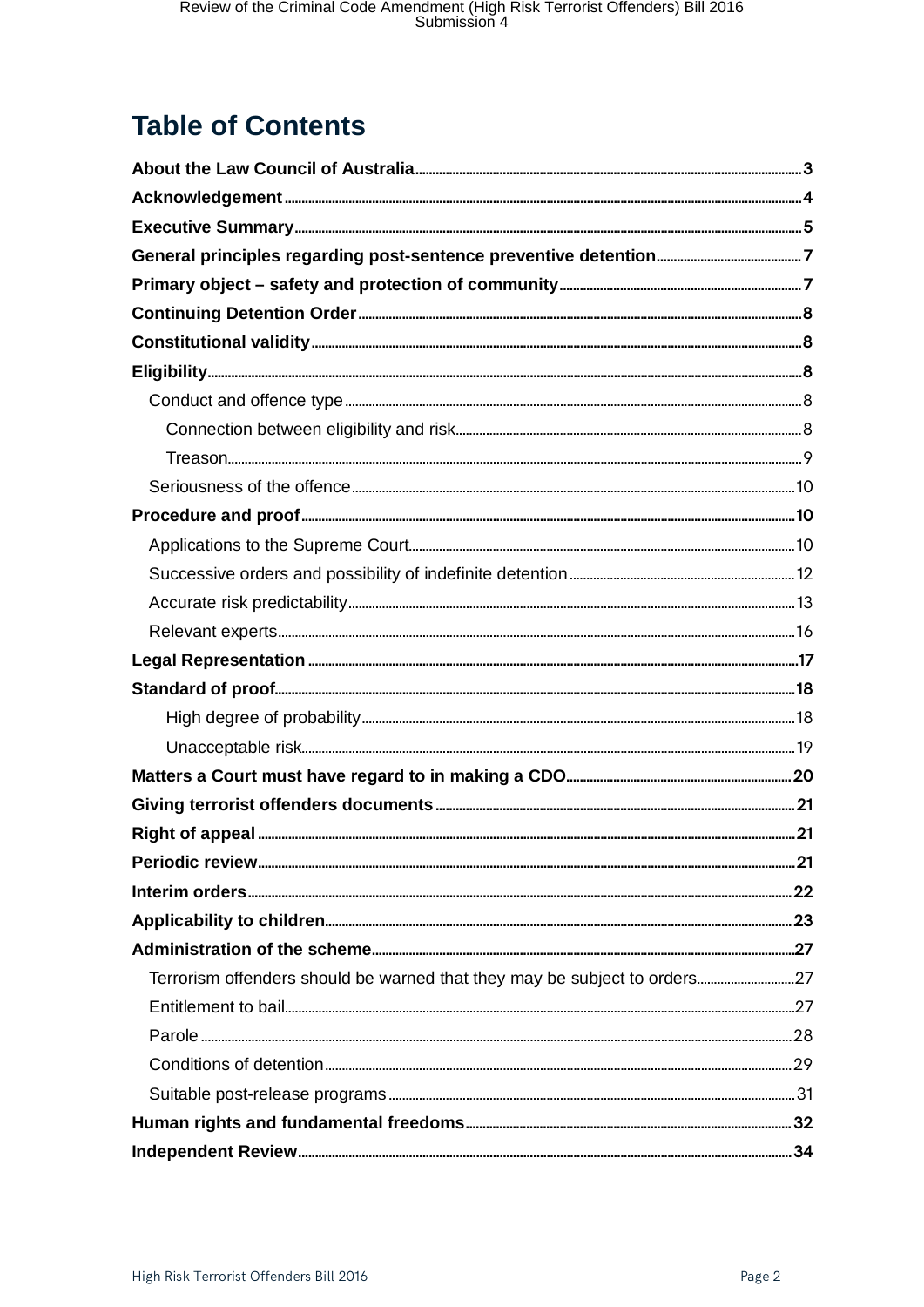# <span id="page-2-0"></span>About the Law Council of Australia

The Law Council of Australia exists to represent the legal profession at the national level, to speak on behalf of its Constituent Bodies on national issues, and to promote the administration of justice, access to justice and general improvement of the law.

The Law Council advises governments, courts and federal agencies on ways in which the law and the justice system can be improved for the benefit of the community. The Law Council also represents the Australian legal profession overseas, and maintains close relationships with legal professional bodies throughout the world.

The Law Council was established in 1933, and represents 16 Australian State and Territory law societies and bar associations and the Law Firms Australia, which are known collectively as the Council's Constituent Bodies. The Law Council's Constituent Bodies are:

- Australian Capital Territory Bar Association
- Australian Capital Territory Law Society
- Bar Association of Queensland Inc.
- Law Institute of Victoria
- Law Society of New South Wales
- Law Society of South Australia
- Law Society of Tasmania
- Law Society Northern Territory
- Law Society of Western Australia
- New South Wales Bar Association
- Northern Territory Bar Association
- Queensland Law Society
- South Australian Bar Association
- Tasmanian Bar
- Law Firms Australia
- The Victorian Bar Inc.
- Western Australian Bar Association

Through this representation, the Law Council effectively acts on behalf of more than 60,000 lawyers across Australia.

The Law Council is governed by a board of 23 Directors – one from each of the constituent bodies and six elected Executive members. The Directors meet quarterly to set objectives, policy and priorities for the Law Council. Between the meetings of Directors, policies and governance responsibility for the Law Council is exercised by the elected Executive members, led by the President who normally serves a 12 month term. The Council's six Executive members are nominated and elected by the board of Directors.

Members of the 2016 Executive as at 1 January 2016 are:

- Mr S. Stuart Clark AM, President
- Ms Fiona McLeod SC, President-Elect
- Mr Morry Bailes, Treasurer
- Mr Arthur Moses SC, Executive Member
- Mr Konrad de Kerloy, Executive Member
- Mr Michael Fitzgerald, Executive Member

The Secretariat serves the Law Council nationally and is based in Canberra.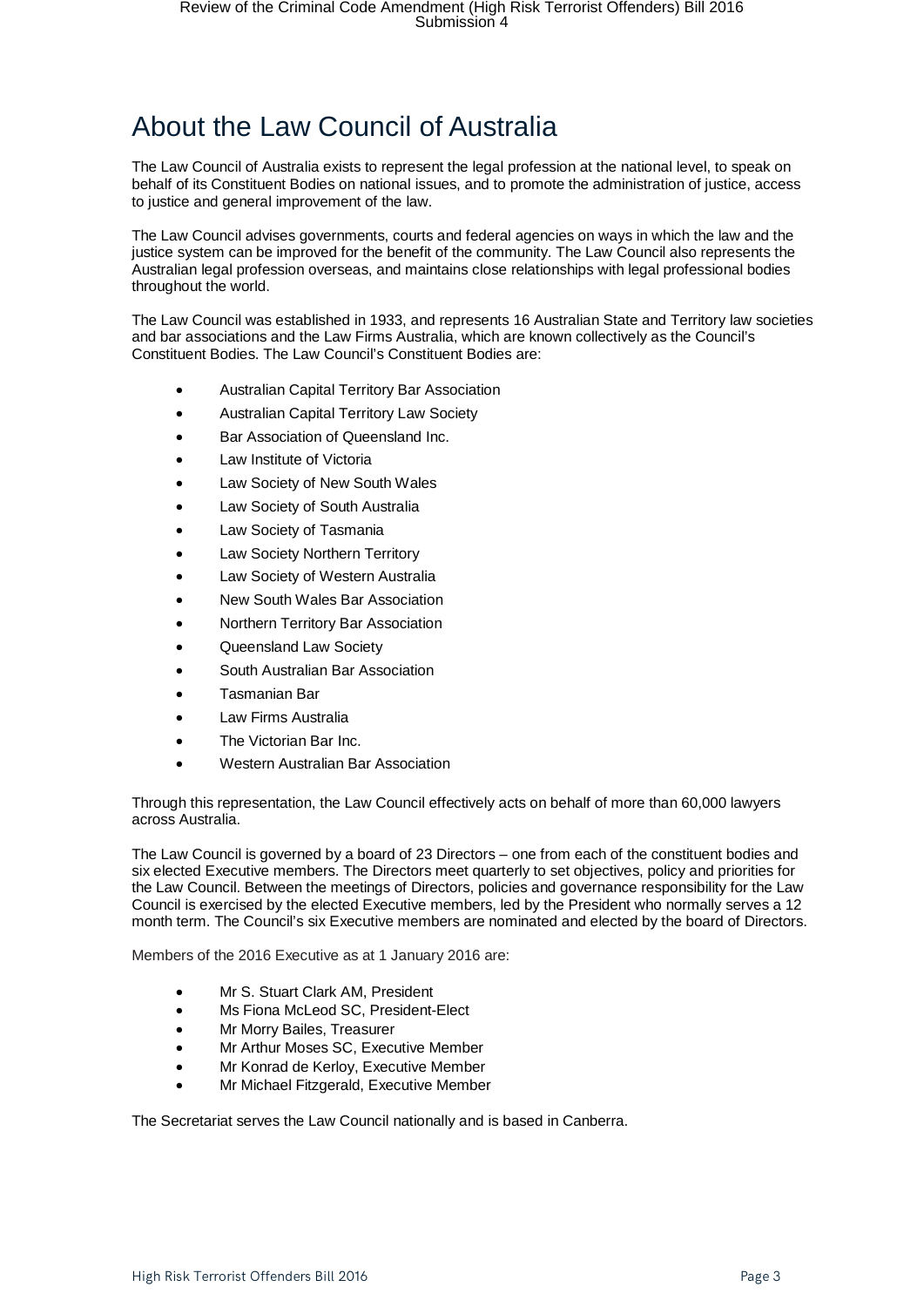# <span id="page-3-0"></span>Acknowledgement

The Law Council acknowledges the assistance of its National Criminal Law Committee, National Human Rights Committee, the Law Society of New South Wales and the New South Wales Bar Association in the preparation of this submission. The Law Council is also grateful for the opportunity to consult with the Attorney-General's Department during the preparation of this submission.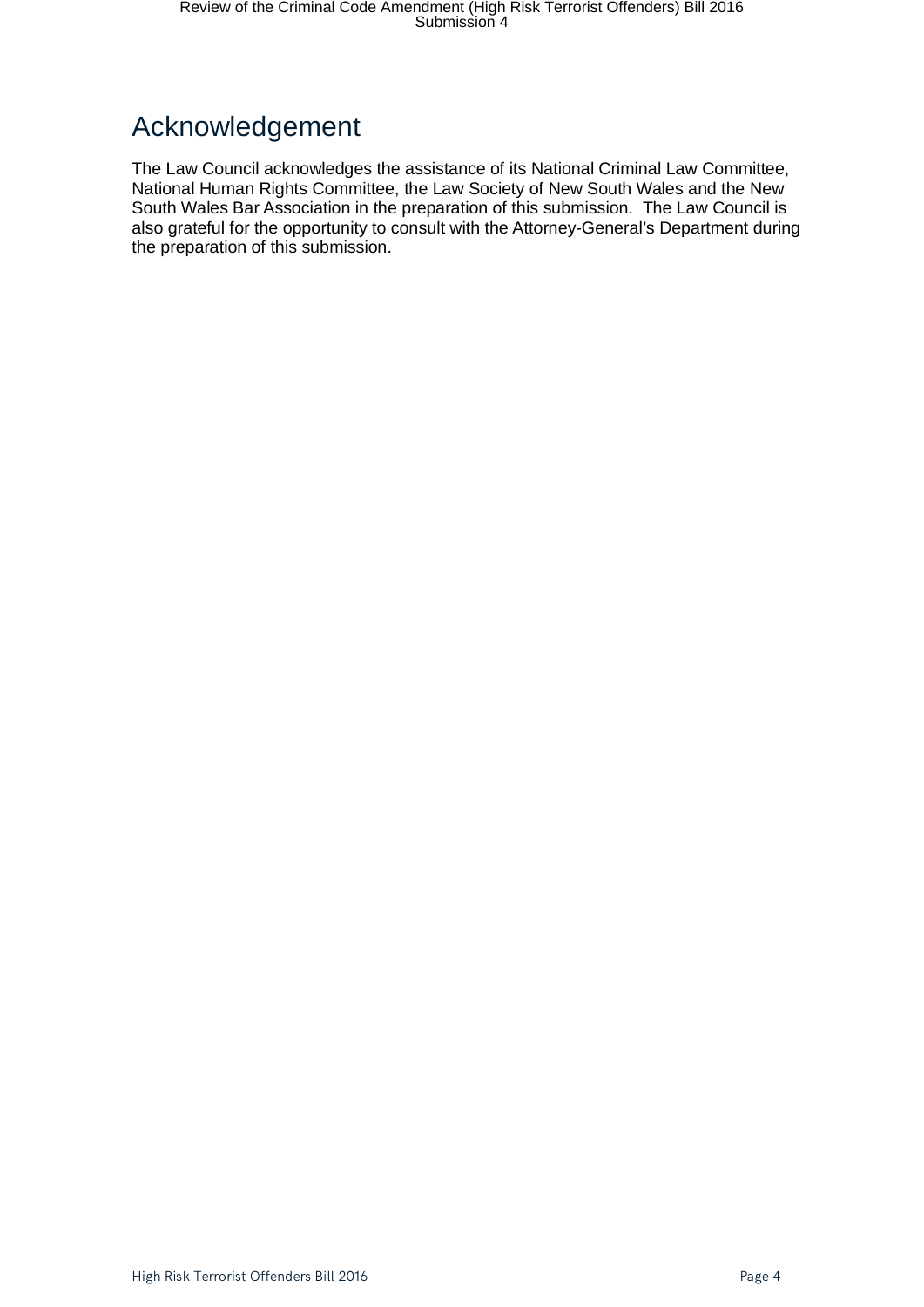# <span id="page-4-0"></span>Executive Summary

- 1. The Law Council of Australia is grateful for the opportunity to provide the following submission to the Parliamentary Joint Committee on Intelligence and Security's (**the Committee's**) inquiry into the Criminal Code Amendment (High Risk Terrorist Offenders) Bill 2016 (**the Bill**).
- 2. The Bill was introduced into the Senate on 15 September 2016. Relevantly, it amends Part 5.3 of the *Criminal Code Act 1995* (Cth) (*Criminal Code*) to establish a scheme for the continuing detention of high risk terrorist offenders (**detainees**) who 'pose an unacceptable risk to the community at the conclusion of their custodial sentence'.<sup>[1](#page-4-1)</sup>
- 3. The Supreme Court is authorised to make a continuing detention order (**CDO**) for no more than three years. However, a successive order, commencing immediately after a previous order ceases to be in force, can then be made by the Court.<sup>[2](#page-4-2)</sup>
- 4. The practical effect of these provisions is that an offender whose sentence had been served in full could be held in detention indefinitely after their sentence expires. The legislation does not stipulate a maximum number of CDOs that can be made in relation to each detainee, or the maximum total number of years for such detention.
- 5. The Law Council acknowledges that the Bill is aimed at the legitimate objective of protecting the community from harm that may be caused by individuals convicted of terrorism offences who continue to be radicalised or engaged in terrorism.
- 6. However, the Law Council notes the suite of existing powers in the *Criminal Code* to impose control orders and preventative detention orders and offences carrying life sentences in the case of those who threaten to carry out further terrorist acts. These are in addition to general parole conditions.
- 7. Post-sentence preventive detention also sits outside the normal criminal justice framework. It confronts, if not contravenes, a range of common law principles and human rights protections by virtue of:
	- the application of the rules of evidence and procedure for civil matters to detention, without ordinary means of testing contested evidence;
	- detention being based on preventing expected future behaviour, rather than as a punishment for past offending proven in a Court;
	- ongoing detention contrary to the principle of finality;
	- the reality that detainees will serve their continued detention in high risk security conditions;
	- the reality of what can be seen as double punishment for the same conduct;
	- retrospectivity of criminal laws applicable to offenders sentenced before the regime proposed by the Bill was in place; and

 $\overline{a}$ 

<span id="page-4-2"></span><span id="page-4-1"></span><sup>&</sup>lt;sup>1</sup> Explanatory Memorandum, Criminal Code Amendment (High Risk Terrorist Offenders) Bill 2016 (Cth) 1.<br><sup>2</sup> Criminal Code Amendment (High Risk Terrorist Offenders) Bill 2016 (Cth) sch 1 item 1. Proposed section 105A.7(5) and (6).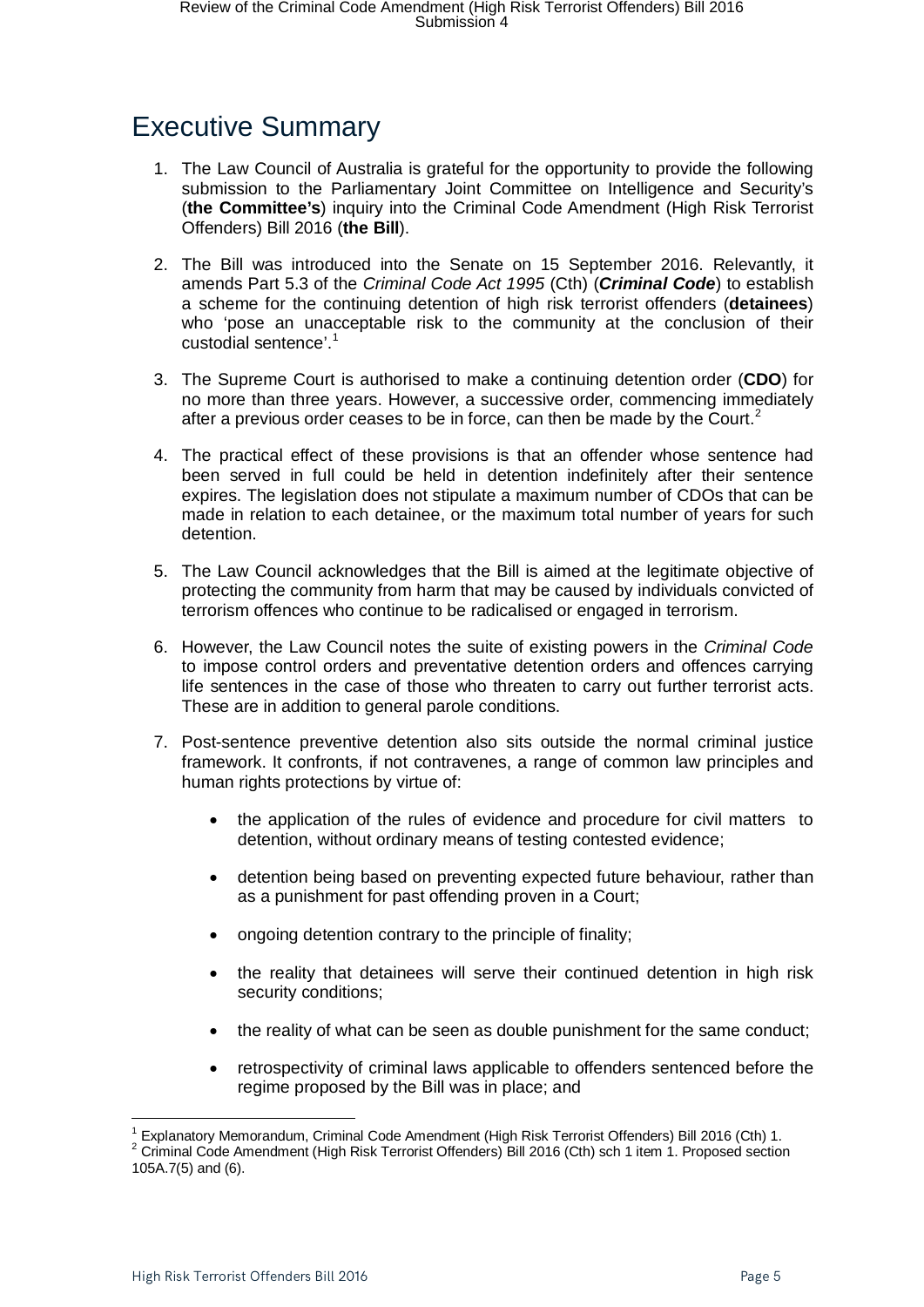- the question of whether the regime may be considered to be inconsistent with freedom from arbitrary detention and the right to liberty of the person in Article 9, and the right of persons deprived of their liberty to be treated with humanity and with respect for the inherent dignity of the person in Article 10, of the *International Covenant on Civil and Political Rights.*
- 8. Aspects of the Bill which may breach these protections are considered in this submission.
- 9. The Bill also gives rise to practical difficulties:
	- Who are the psychiatrists/psychologists or 'other experts' with the demonstrated expertise to predict future terrorist actions?
	- How will they make meaningful predictions based on one or more interviews of people who have already served lengthy sentences?
	- How will the prison system provide appropriate conditions which facilitate the de-radicalisation and rehabilitation prospects for detainees?
- 10. For these reasons, the regime proposed by the Bill should only be adopted if:
	- It is a necessary and proportionate response to the risk sought to be addressed;
	- The risk cannot be met by less restrictive alternatives either generally or in response to a specific case; and
	- The procedure for the making of a CDO incorporates appropriate safeguards.
- 11. In the event that the Bill proceeds, the Law Council recommends that the Bill be amended to improve consistency with rule of law principles<sup>[3](#page-5-0)</sup> and the integrity of the judicial process as proposed in this submission.

<span id="page-5-0"></span><sup>3</sup> Law Council of Australia, *Policy Statement: Rule of Law Principles,* March 2011.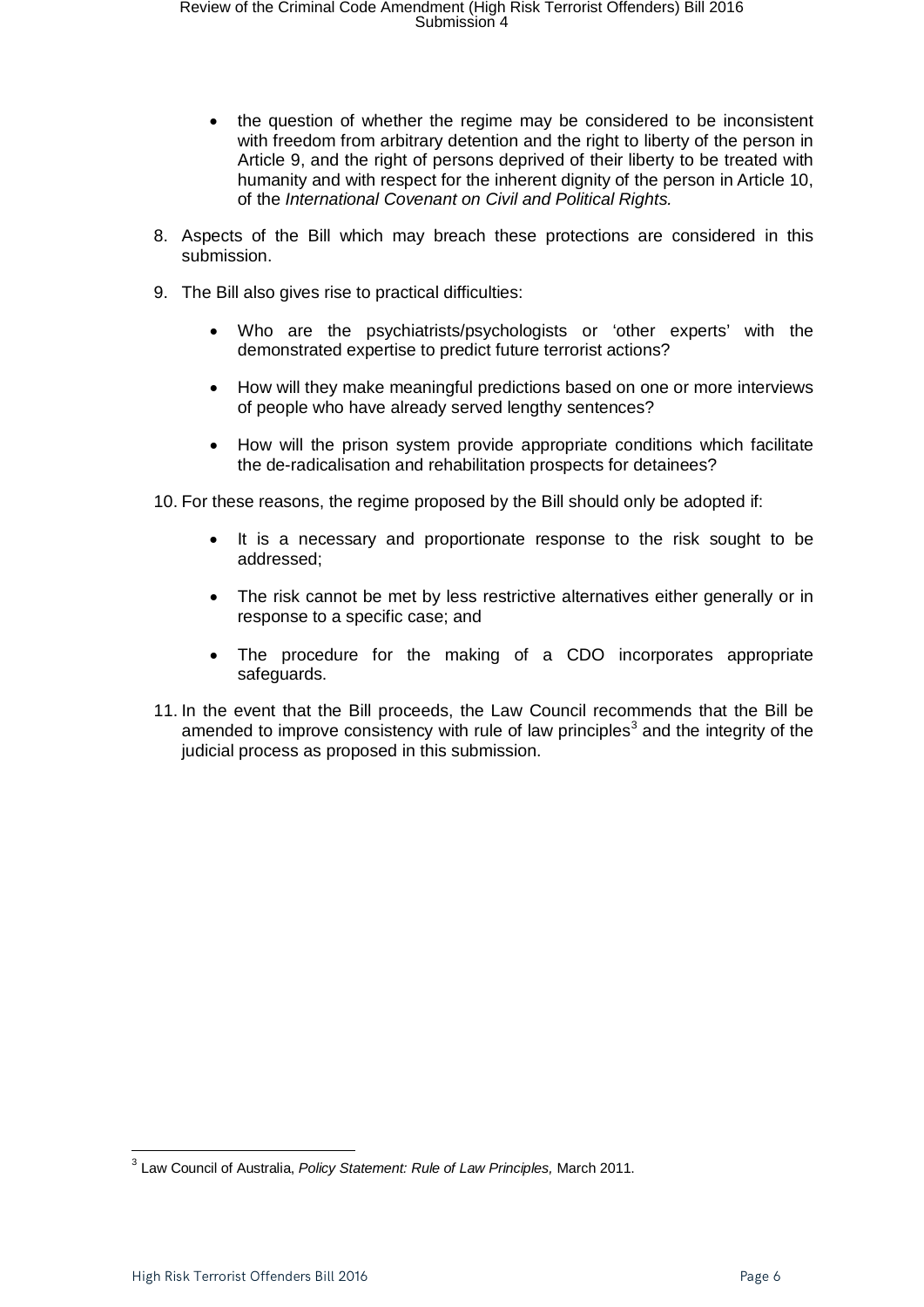### <span id="page-6-0"></span>General principles regarding post-sentence preventive detention

- 12. Fundamental sentencing principles require observance of the principle of proportionality; that is, in effect that the punishment should not exceed the seriousness of the crime.<sup>[4](#page-6-2)</sup> The original sentence imposed reflects the synthesis of all of the purposes of sentencing, including punishment, deterrence, denunciation and protection of the community from the offender.<sup>[5](#page-6-3)</sup>
- 13. Continuing detention also undermines the fundamental principle of finality in sentencing (subject to appeals), and may have the effect of sidelining altogether the original sentencing judgment. Unless very carefully constrained to exceptional circumstances, continuing detention in effect amounts to a new punishment beyond that already imposed in accordance with law.
- 14. Predicting an offender's future conduct is a notoriously difficult task.<sup>[6](#page-6-4)</sup> In *Fardon v Attorney General for the State of Queensland* (*Fardon*), Justice Kirby observed that predictions of dangerousness are 'based largely on the opinions of psychiatrists which can only be, at best, an educated or informed "guess".<sup>[7](#page-6-5)</sup> The UN Human Rights Committee also noted this problem in the *Tillman v Australia* and *Fardon* cases. [8](#page-6-6)
- 15. The Law Council submits that, before the Committee recommends the Bill proceed, it should satisfy itself as to the existence of reliable evidence about which it can have confidence to support the proposed preventive detention regime.

### <span id="page-6-1"></span>Primary object – safety and protection of community

- 16. Proposed section 105A.1 of the Bill provides that the object of proposed Division 105A of the *Criminal Code* is to ensure the safety and protection of the community by providing for the continuing detention of terrorist offenders who pose an unacceptable risk of committing serious Part 5.3 offences if released into the community.
- 17. Proposed paragraph 105A.8(a) provides that, when determining an application for a CDO, the Supreme Court must have regard to the safety and protection of the community.
- 18. In *Lynn v State of New South Wales*, [9](#page-6-7) the New South Wales Court of Appeal confirmed at [55], in the context of the New South Wales high risk offender detention regime, that the evaluation of whether an offender poses an 'unacceptable risk' requires the Court to consider the primary object of the Act, being to ensure the safety and protection of the community.

<span id="page-6-3"></span><span id="page-6-2"></span><sup>&</sup>lt;sup>4</sup> Veen v The Queen [No 2] (1988) 164 CLR 465, 470.<br><sup>5</sup> Crimes (Sentencing Procedure) Act 1999 (NSW), s3A.<br><sup>6</sup> Fardon v Attorney General for the State of Queensland (2004) 223 CLR 275 [124]-[125].<br><sup>7</sup> Ibid [125].

<span id="page-6-4"></span>

<span id="page-6-5"></span><sup>&</sup>lt;sup>8</sup> Human Rights Committee, *Views: Communication No 1635/2007*, 98<sup>th</sup> sess, UN Doc

<span id="page-6-6"></span>CCPR/C/98/D/1635/2007 (10 May 2010, adopted 18 March 2010) [7.4] ('*Tillman v Australia')*; Human Rights Committee, *Views: Communication No* 1629/2007, 98th sess, UN Doc CCPR/C/98/D/1629/2007 *(*10 May 2010, adopted 18 March 2010) [7.4] ('*Fardon v Australia').* <sup>9</sup> *Lynn v State of New South Wales* [2016] NSWCA 57.

<span id="page-6-7"></span>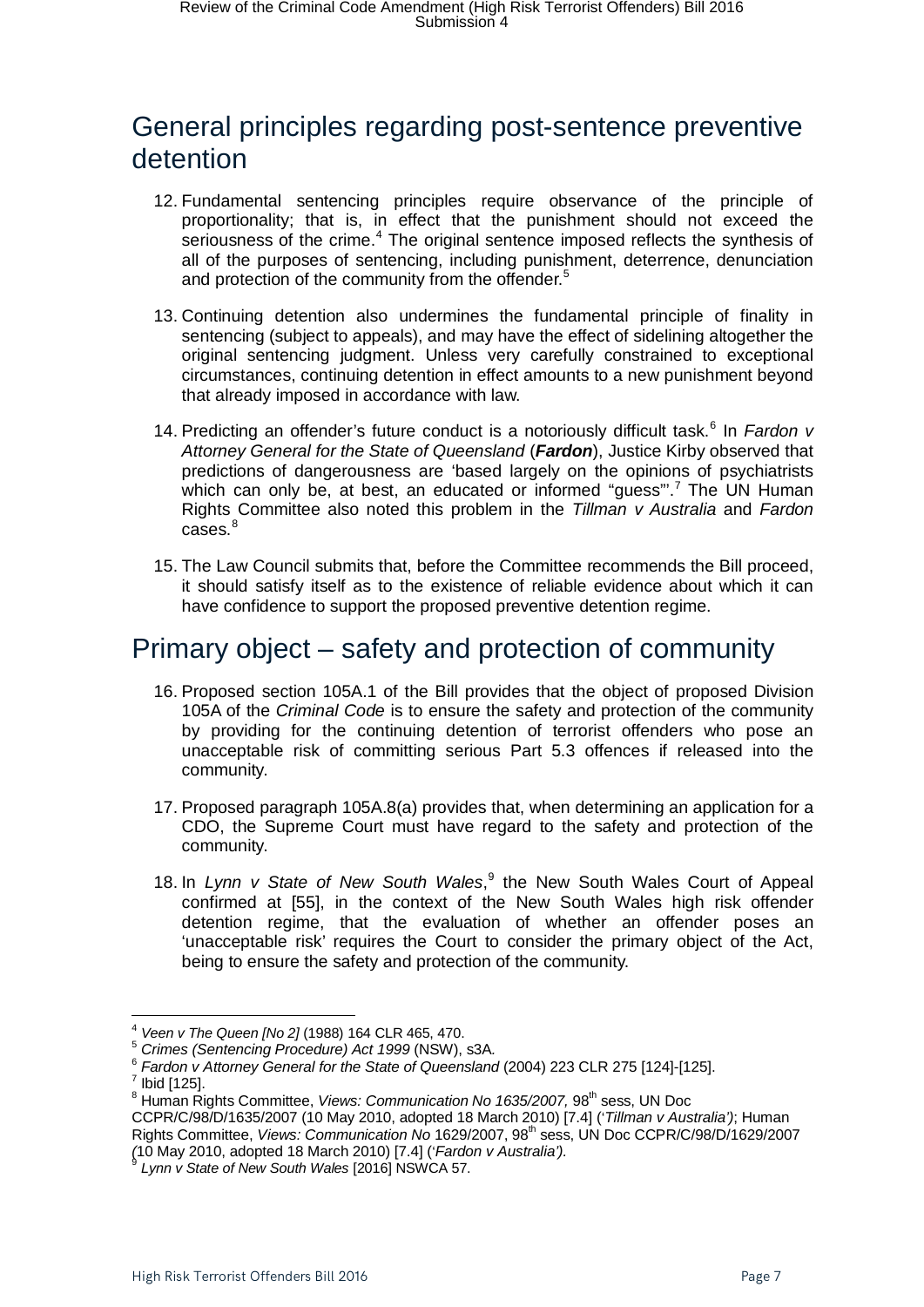# <span id="page-7-0"></span>Continuing Detention Order

- 19. The Attorney-General can apply to the Supreme Court of a State or Territory for a CDO or an interim detention order (**IDO**).[10](#page-7-5) The effect of a CDO is to commit a 'terrorist offender' to detention in a prison for the period the order is in force, which can be up to three years.<sup>11</sup> Proposed subsection 105A.7(6) provides that there is no limit on the number of CDOs that can made.
- 20. The proposed scheme does not authorise the continuing detention of minors. However, a minor who is convicted of a relevant offence can be subjected to the scheme provided they are 18 when the sentence ends.<sup>[12](#page-7-7)</sup>

# <span id="page-7-1"></span>Constitutional validity

- 21. In *Fardon,*[13](#page-7-8) the High Court held that the Queensland sex offender detention regime was constitutionally valid. The High Court held that the powers conferred on the Supreme Court of Queensland were not incompatible with that Court's exercise of federal jurisdiction under Chapter III of the Constitution. Imprisonment was not considered to be 'punishment' if authorised for a non-punitive reason such as community protection.
- 22. It is important to recall that *Fardon* was concerned with the application of *Kable v Director of Public Prosecutions (NSW)* (1996)<sup>[14](#page-7-9)</sup> to a State Court vested with federal jurisdiction. The present Bill, on the other hand, involves the direct application of Chapter III of the Constitution to federal legislation.<sup>[15](#page-7-10)</sup> The constitutional validity of the scheme is critical and it is imperative that appropriate consideration be given to this issue prior to enactment.

# <span id="page-7-2"></span>**Eligibility**

 $\overline{a}$ 

### <span id="page-7-3"></span>**Conduct and offence type**

<span id="page-7-4"></span>**Connection between eligibility and risk**

- 23. The *Criminal Code* offences that trigger eligibility for a CDO are identified in proposed paragraph 105A.3(1)(a) as follows:
	- an offence against Subdivision A of Division 72 (international terrorist activities using explosive or lethal devices);
	- an offence against Subdivision B of Division 80 (treason);
	- a serious Part 5.3 offence (defined in section 105A.2 as an offence the maximum penalty for which is 7 or more years imprisonment); and
	- an offence against Part 5.5 (foreign incursions and recruitment).

<span id="page-7-5"></span><sup>&</sup>lt;sup>10</sup> Criminal Code Amendment (High Risk Terrorist Offenders) Bill 2016 (Cth) sch 1 item 1. Proposed section 105A.7 and 105A.9.<br><sup>11</sup> Ibid, proposed subsection 105A.7(5).

<span id="page-7-8"></span>

<span id="page-7-10"></span><span id="page-7-9"></span>

<span id="page-7-7"></span><span id="page-7-6"></span><sup>&</sup>lt;sup>12</sup> Ibid, proposed paragraph 105A.3(1)(c).<br><sup>13</sup> Fardon v Attorney General for the State of Queensland (2004) 223 CLR 575.<br><sup>14</sup> Kable v Director of Public Prosecutions (NSW) (1996) 189 CLR 51.<br><sup>15</sup> Cf Fardon v Attorney Ge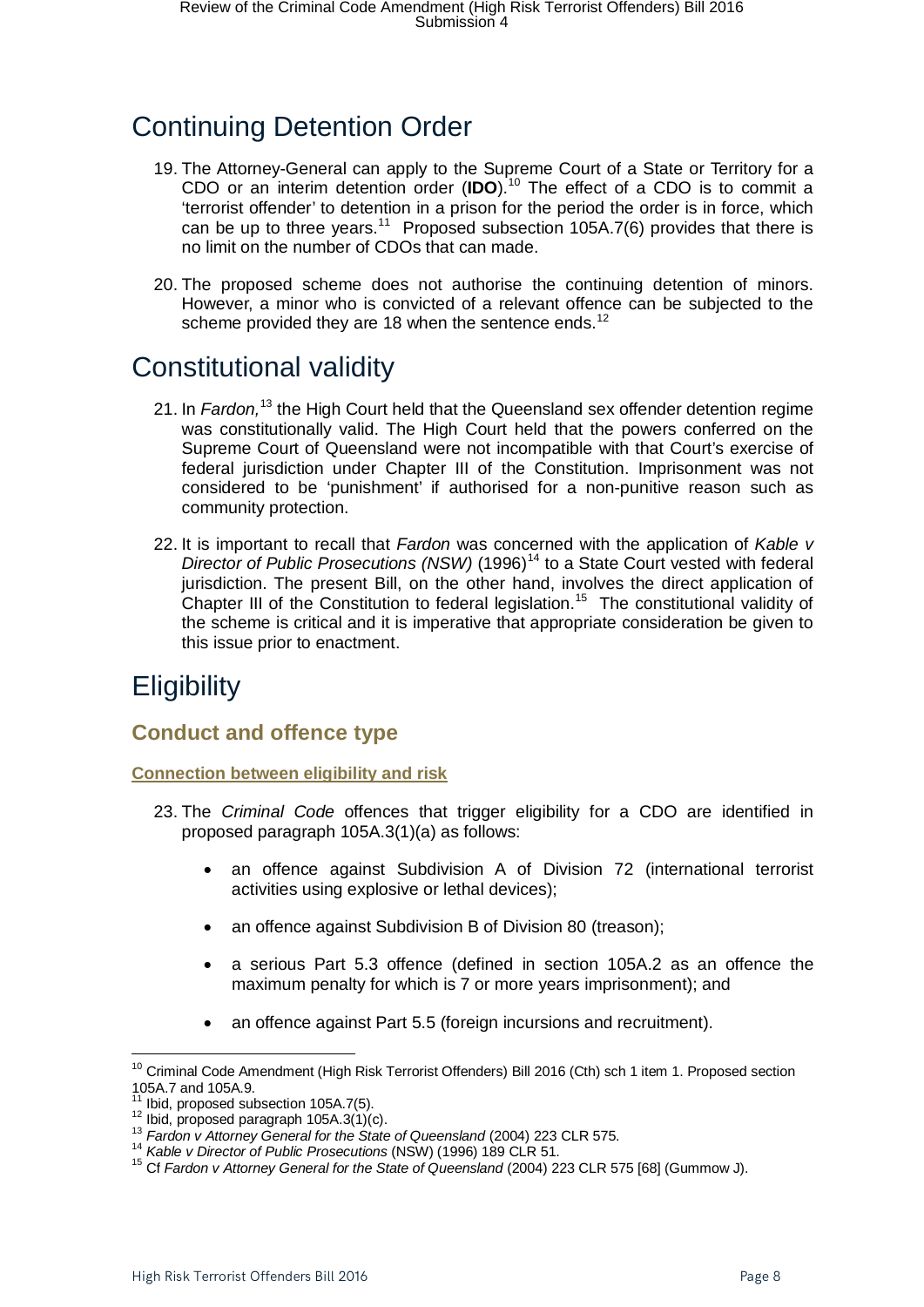24. The Law Council has previously raised concerns in relation to a range of the eligibility offences. For example, Part 5.3 terrorism offences include a range of preparatory offences which can impose substantial terms of imprisonment where an offender has not inflicted harm on the community. There may also be people convicted for offences against the *Criminal Code* as a result of amendments made by the *Counter-Terrorism Legislation Amendment (Foreign Fighters) Act 2014* (Cth) (*Foreign Fighters Act*). For example, people may receive a conviction for supporting Australian foreign policy by fighting against ISIS or for falling outside the restricted list of exceptions.<sup>[16](#page-8-1)</sup> These offences extend to penalising conduct for the very purpose of deterring it; for example, being in a foreign place. The Bill contemplates that that conviction will be the trigger for a very different regime, namely, ongoing preventive detention.

#### <span id="page-8-0"></span>**Treason**

- 25. Proposed subparagraph 105A.3(1)(a)(ii) provides that a CDO may be made in relation to a person who has been convicted of 'an offence against Subdivision B of Division 80 [of the *Criminal Code*] (treason)'.
- 26. This subparagraph is in marked contrast to the other provisions of paragraph 105A.3(1)(a), which respectively concern international terrorist activities using explosive or lethal devices, a serious Part 5.3 terrorism offence and foreign incursions and recruitment offences.
- 27. The Subdivision B of Division 80 treason offences include causing the death of or harm to the Sovereign, the Governor General or the Prime Minister, levying war (or doing acts preparatory to levying war) against the Commonwealth, or instigating a person who is not an Australian citizen to make an armed invasion of the Commonwealth or one of its territories. These acts, while undoubtedly very serious, are of a different nature to the terrorism offences with which paragraph 105A.3(1)(a) is otherwise concerned.
- 28. Treason offences in Subdivision B of Division 80 of the *Criminal Code* were included in the definition of a 'terrorism offence' under the *Crimes Act 1914* (Cth) (*Crimes Act*) following the enactment of the *Foreign Fighters Act*.
- 29. Due to the very limited timeframes involved for non-government organisations to consider that substantial piece of legislation, the Committee did not receive substantive submissions opposing the inclusion of treason in the *Crimes Act* definition. Similarly, from publicly available submissions and the Committee's report on the Foreign Fighters Bill,<sup>[17](#page-8-2)</sup> it does not appear that the Committee received evidence to justify its inclusion.
- 30. Neither the Second Reading Speech nor the Explanatory Memorandum to the Bill set out any underlying policy rationale for the extension of the proposed regime of CDOs to treason offences, many of which are not 'terrorism-related offences'. The regime ought not to be so extended, absent any underlying rationale for the extension.

<span id="page-8-1"></span><sup>&</sup>lt;sup>16</sup> Law Council of Australia, Submission to the Parliamentary Joint Committee on Intelligence and Security, Inquiry into the Counter-Terrorism Legislation Amendment (Foreign Fighters) Act 2014 (Cth), 3 October 2014.<br><sup>17</sup> Parliamentary Joint Committee on Intelligence and Security, Advisory Report on the Counter-Terrorism

<span id="page-8-2"></span>*Legislation Amendment (Foreign Fighters) Bill 2014* (October 2014).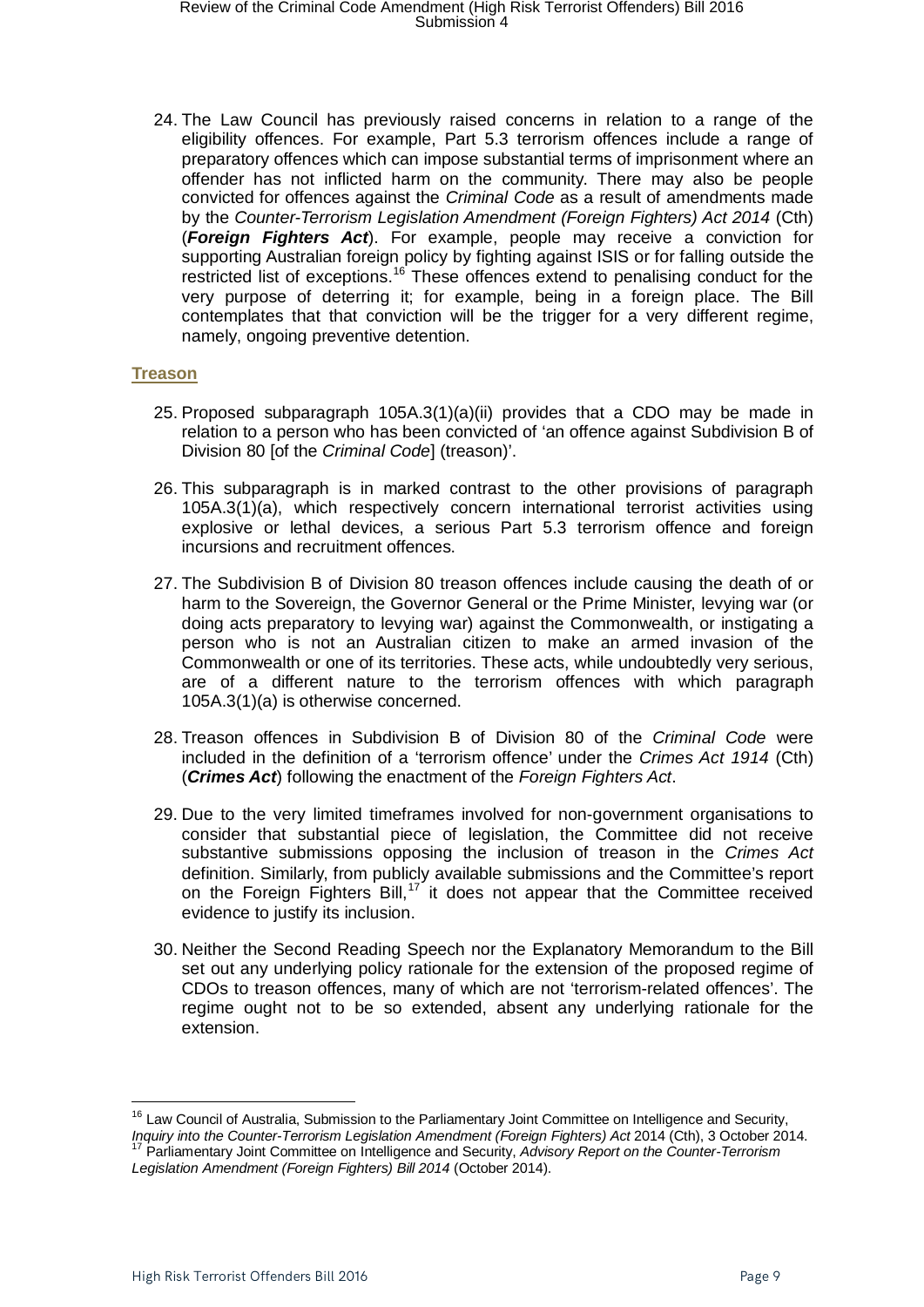#### **Recommendation:**

• **The Bill should not apply to persons convicted of Subdivision B of Division 80 of the** *Criminal Code* **treason offences, absent any underlying rationale for the extension.** 

### <span id="page-9-0"></span>**Seriousness of the offence**

31. A deliberate attempt appears to have been made to ensure that conviction for a terrorism-related offence carrying a certain level of serious penalty is required for a person to be considered eligible under the scheme. The seven year maximum penalty is consistent with the New South Wales High Risk Offender legislation.<sup>[18](#page-9-3)</sup> However, the maximum sentence for an offence is intended to cover the most serious case and does not reflect the seriousness of a particular offence. The scheme should be restricted to those who have been sentenced to a minimum term greater than seven years to reflect the seriousness of the particular offending.

#### **Recommendation:**

• **The scheme should be restricted to those who have been sentenced to a minimum term greater than seven years to reflect the seriousness of the particular offending.**

### <span id="page-9-1"></span>Procedure and proof

### <span id="page-9-2"></span>**Applications to the Supreme Court**

- 32. An issue of particular concern relates to applications for CDOs. The Bill permits the rules of procedural fairness to be abrogated in certain circumstances. Where the consequence of a successful application will be continuing detention after a detainee has served their entire sentence, procedural fairness is of particular significance.
- 33. By the combined effect of subsections 105A.5(3) and 105A.5(5), the Attorney-General or their representative is not required to give to the respondent 'any report or other document' to be relied on in relation to the application in certain circumstances. All that is required to trigger this denial of procedural fairness is that the Attorney-General 'is likely' to take one of the steps set out in subsection  $105A.5(5).$ <sup>[19](#page-9-4)</sup>
- 34. The Law Council of Australia, NSW Bar Association and Law Society of NSW are concerned that the offender is not in a position to defend themselves if not provided

<sup>&</sup>lt;sup>18</sup> Crimes (High Risk Offenders) Act 2006 (NSW), sub-s 5(1), s 5A.

<span id="page-9-4"></span><span id="page-9-3"></span><sup>&</sup>lt;sup>19</sup> Section 105A.5 provides that the Attorney-General, or a legal representative of the Attorney-General, may apply to a Supreme Court of a State or Territory for a CDO in relation to a terrorist offender, and that such application must include any report or other document that the applicant intends to rely on. Subsection 5 provides that the applicant is not required to give the offender any information included in the application if the Attorney-General 'is likely' to give a certificate under Subdivision C of Division 2 of Part 3A of the *National Security Information (Criminal and Civil Proceedings) Act 2004* (Cth); seek an arrangement under section 38B of that Act; make a claim of public interest immunity; or seek an order of the Court preventing or limiting disclosure of the information.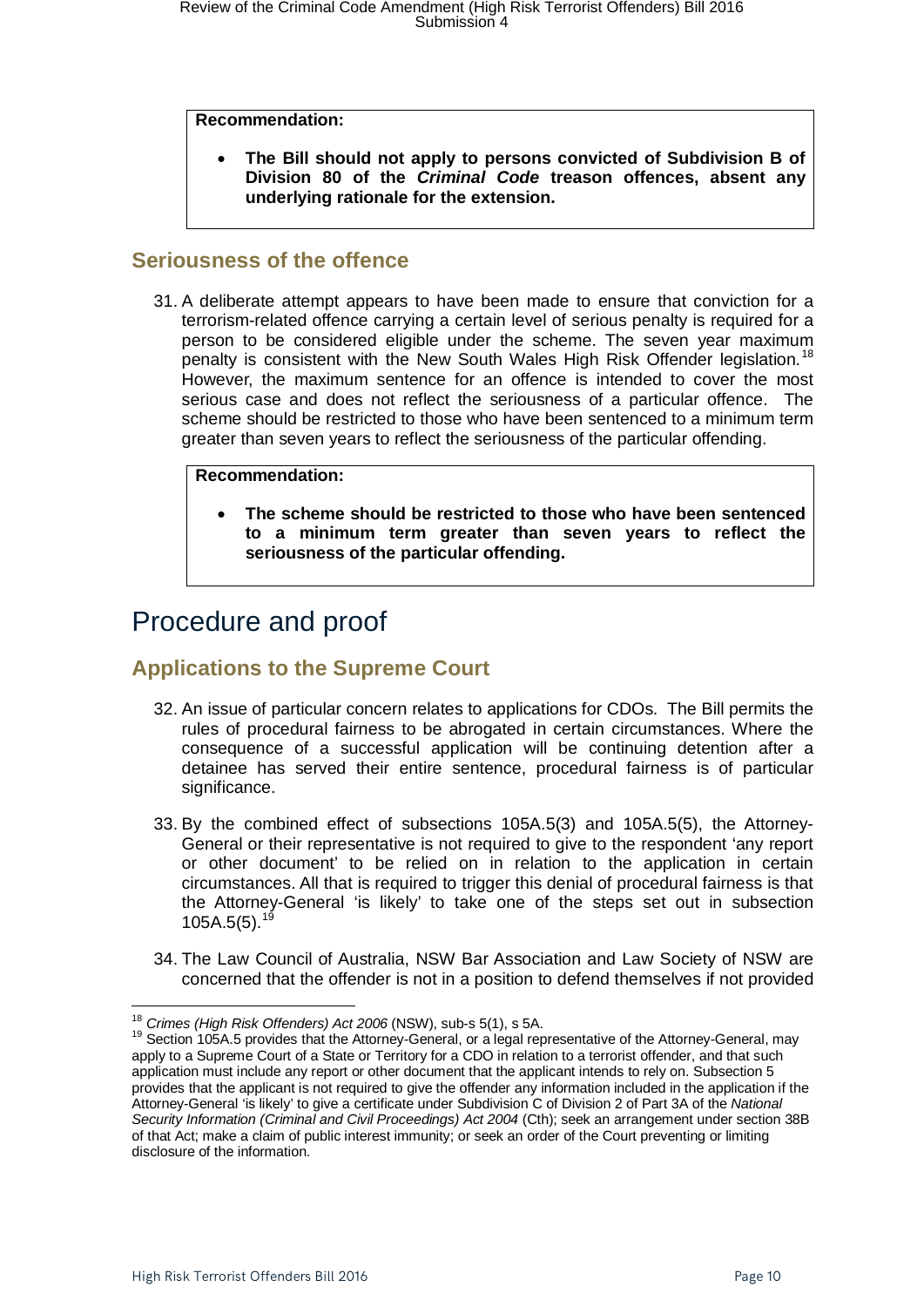with the information, or a *précis* of the information, relied upon against them to obtain a CDO.

- 35. The subject of the CDO proceedings should be provided sufficient information about the allegations against them to enable effective instructions to be given in relation to those allegations. In addition, there should, as a minimum be a provision, requiring service of all the evidence if, for example, one of the steps is not taken by the Attorney-General within a specific period of time.
- 36. Paragraph 105A.5(5)(c) specifies a claim of public interest immunity as one of the steps, the likelihood of which permits the Attorney-General to refuse to serve material on the respondent. However, a claim of public interest immunity is in a different category to the other steps set out in paragraph 105A.5(5)(c). The usual consequence of a valid claim of public interest immunity is that the information over which the claim is made is not available for admission into evidence. That is, the information the subject of a claim cannot be deployed to assist the party asserting the claim. The inclusion of public interest immunity in subsection 105A.5(5) is inconsistent with paragraph 105A.5(3)(a) and the chapeaux to subsection 105A.5(5). That is, if a claim of public interest immunity is to be asserted, then the material the subject of the claim ought not to be a part of the application. The real vice of paragraph 105A.5(5)(c) is that it permits a circumstance in which the respondent remains unaware of (and unable to challenge) the material deployed against them in an application.
- 37. Further, subsection 105A.5(2) provides that an application may not be made more than 6 months before the end of the relevant sentence of imprisonment or the period for which a CDO is in force. The experience of criminal legal practitioners in relation to sex offenders preventive detention regimes suggests a difficulty with late applications which means that a person is required to remain in custody through all the adjournments. Adequate safeguards are required to ensure that the Crown makes applications with enough time for the person who might be subject to the order to respond and for disputed court processes to be properly prepared, heard and decided. The Law Council considers on this basis that an application should be required to be heard and determined well in advance of the expiry of the person's sentence or CDO. Likewise, the Law Council is concerned that the Bill does not provide for the circumstance of making an application and release on parole. This matter should be explicitly addressed by legislation (as set out below under 'Parole').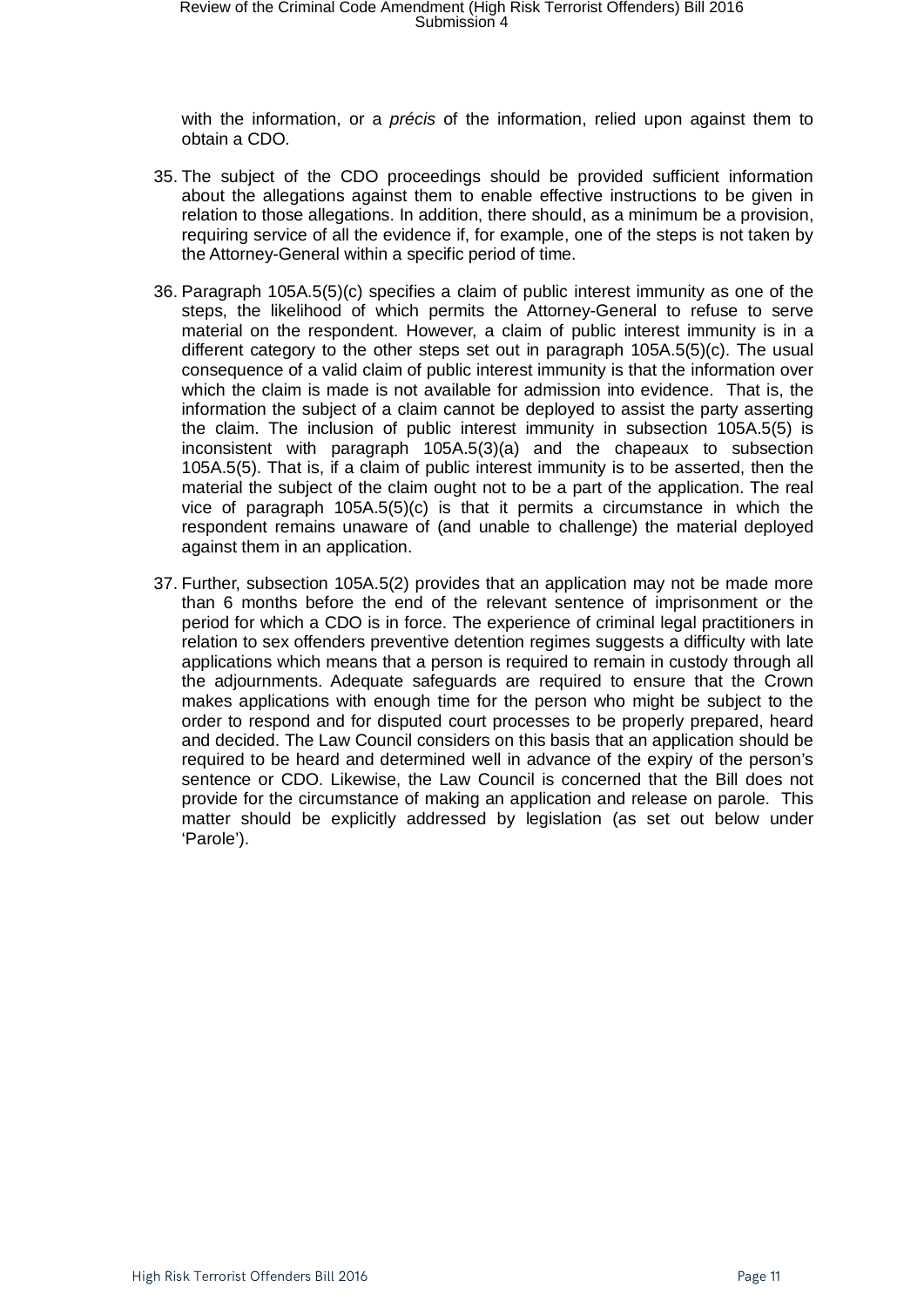**Recommendations:**

- **The subject of proceedings for a CDO should be provided with sufficient detail of information included in the application for the CDO involving adverse assertions to enable them to properly defend themselves;**
- **There should be a time limit imposed for the Attorney-General to take one of steps listed in section 105A.5(5) to limit access to information filed with the application (e.g. within 30 days of filing the application). Otherwise, the whole of the material must be served on the respondent;**
- **If a claim of public interest immunity is to be asserted, then the material the subject of the claim ought not to be a part of the application; and**
- **An application for a CDO should be required to be heard and determined well in advance of the expiry of the person's sentence or CDO.**

### <span id="page-11-0"></span>**Successive orders and possibility of indefinite detention**

- 38. An order made by the Supreme Court must be for a period of no more than three years.<sup>[20](#page-11-1)</sup>
- 39. Subsection 105A.7(5) does not prevent the Supreme Court from making a successive CDO.<sup>[21](#page-11-2)</sup> Any successive CDO must also be for a period of no more than three years, by the operation of subsections 105A.7(4) and (5). However, the Bill does not provide for a maximum total term of any combined original CDO and any successive order or orders. As the Attorney-General stated in the Second Reading Speech, 'there is no limit to the number of such applications'.<sup>[22](#page-11-3)</sup>
- 40. Absent amendment, this means that a detainee could be held in detention for an indefinite number of three year terms after their sentence has been served in full.
- 41. An indefinite detention scheme for high risk offenders was established in the United Kingdom under the *Criminal Justice Act 2003* (UK) (*Criminal Justice Act*), however, it was ultimately abolished in 2012<sup>[23](#page-11-4)</sup> following significant criticism<sup>[24](#page-11-5)</sup> in relation to the low threshold for establishing risk, and the high requirements for release $^{25}$  $^{25}$  $^{25}$

<span id="page-11-4"></span><span id="page-11-3"></span><span id="page-11-2"></span>22 Commonwealth, *Parliamentary Debates*, Senate, 15 September 2016, 41 (George Brandis).<br>
<sup>22</sup> Commonwealth, *Parliamentary Debates*, Senate, 15 September 2016, 41 (George Brandis).<br>
<sup>23</sup> The *Legal Aid Sentencing and Pun* <sup>24</sup> Zoe Conway, 'David Blunkett 'regrets injustices' of indeterminate sentences', *BBC News* (online), 13 March<br>2014 <http://www.bbc.com/news/uk-26561380>.

<span id="page-11-1"></span><sup>&</sup>lt;sup>20</sup> Criminal Code Amendment (High Risk Terrorist Offenders) Bill 2016 (Cth) sch 1 item 1. Proposed subsections 105A.7(4) and (5).<br>
<sup>21</sup> Ibid proposed subsection 105A.7(6).

<span id="page-11-6"></span><span id="page-11-5"></span><sup>25</sup> Tamara Tulich, 'Will post-sentence detention of convicted terrorists make Australia any safer?', The *Conversation* (online), 26 July 2016 <http://theconversation.com/will-post-sentence-detention-of-convictedterrorists-make-australia-any-safer-62980>.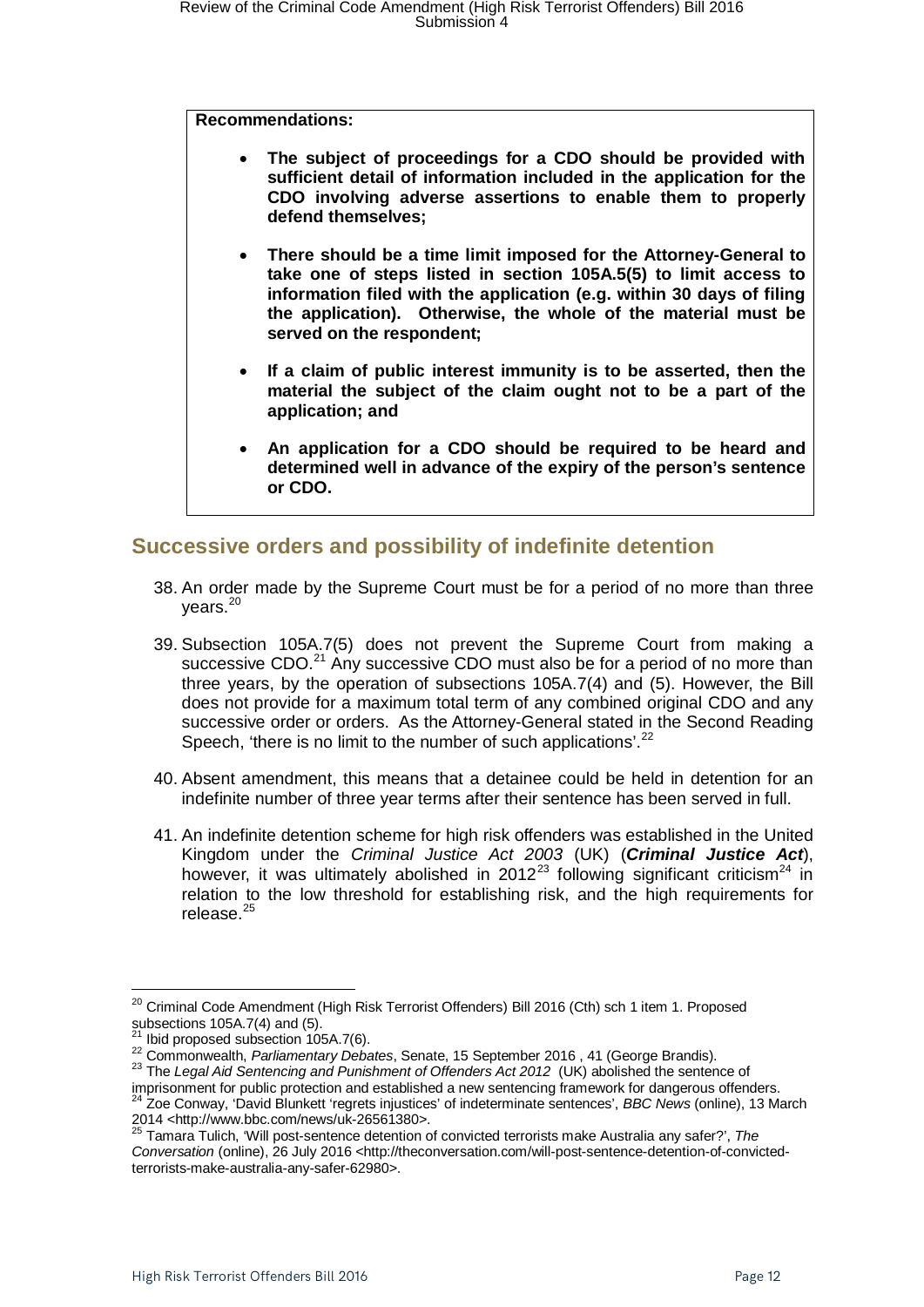- 42. Currently in the UK an extended determinate sentence framework is in place under the *Criminal Justice Act.* The Sentencing Council for England and Wales notes that this framework allows a Court to give an extended sentence to an offender $^{26}$  $^{26}$  $^{26}$  in circumstances where:
	- the offender is quilty of a specified violent or sexual offence; $27$
	- the Court assesses the offender as a significant risk to the public of committing further specified offences;
	- a sentence of imprisonment for life is not available or justified; and
	- the offender has a previous conviction for an offence listed in schedule 15B to the *Criminal Justice Act* or the current offence justifies an appropriate custodial term of at least four years.<sup>[28](#page-12-3)</sup>
- 43. While providing extra protection to the public in cases where the Court has found that the offender is dangerous and an extended imprisonment period is required to protect the public from risk of harm, the scheme has limitations which make it more palatable than the prior indefinite detention scheme, including the following:
	- The extended imprisonment period must not exceed five vears:<sup>[29](#page-12-4)</sup> and
	- The combined total of the prison term and extension period cannot be more than the maximum sentence for the offence committed.<sup>[30](#page-12-5)</sup>

#### **Recommendation:**

• **A maximum prescribed term of ongoing detention should be set out in the Bill; alternatively, there should be a limit on the number of successive orders that can be made.**

### <span id="page-12-0"></span>**Accurate risk predictability**

44. The Law Council is particularly concerned as to whether it is possible to accurately predict whether a person will engage in future serious terrorism-related conduct on the basis of past offending. The Law Council is not aware of an accurate Australian or international risk method to predict such behaviour. From its inquiries, the Law Council understands that it may take some years to develop such a method in Australia. The Law Council is concerned about the ability of the Committee to properly assess and scrutinise the proposed scheme in the absence of a reliable risk predictive tool as this is a critical element of the relevant expert's report. The tool should also be developed in an accountable manner which receives considerable input from psychologists, psychiatrists, counter-terrorism experts, the courts, legal practitioners, the Attorney-General's Department and law enforcement

<span id="page-12-1"></span> $26$  Over the age of 18.

<span id="page-12-2"></span><sup>26</sup> Over the age of 18. <sup>27</sup> Which includes a number of terrorism offences. See part 1 of schedule 15 of the *Criminal Justice Act 2003* (UK) for the offences included in 'specified offences'.

<sup>28</sup> Sentencing Council, *Extended Sentences* <https://www.sentencingcouncil.org.uk/about-sentencing/types-

<span id="page-12-5"></span><span id="page-12-4"></span><span id="page-12-3"></span>of-sentence/extended-sentences/>. <sup>29</sup> In the case of a violent offence, pursuant to paragraph 226A (8)(a) of the *Criminal Justice Act 2003* (UK). <sup>30</sup> *Criminal Justice Act 2003* (UK) sub-s 226A(9).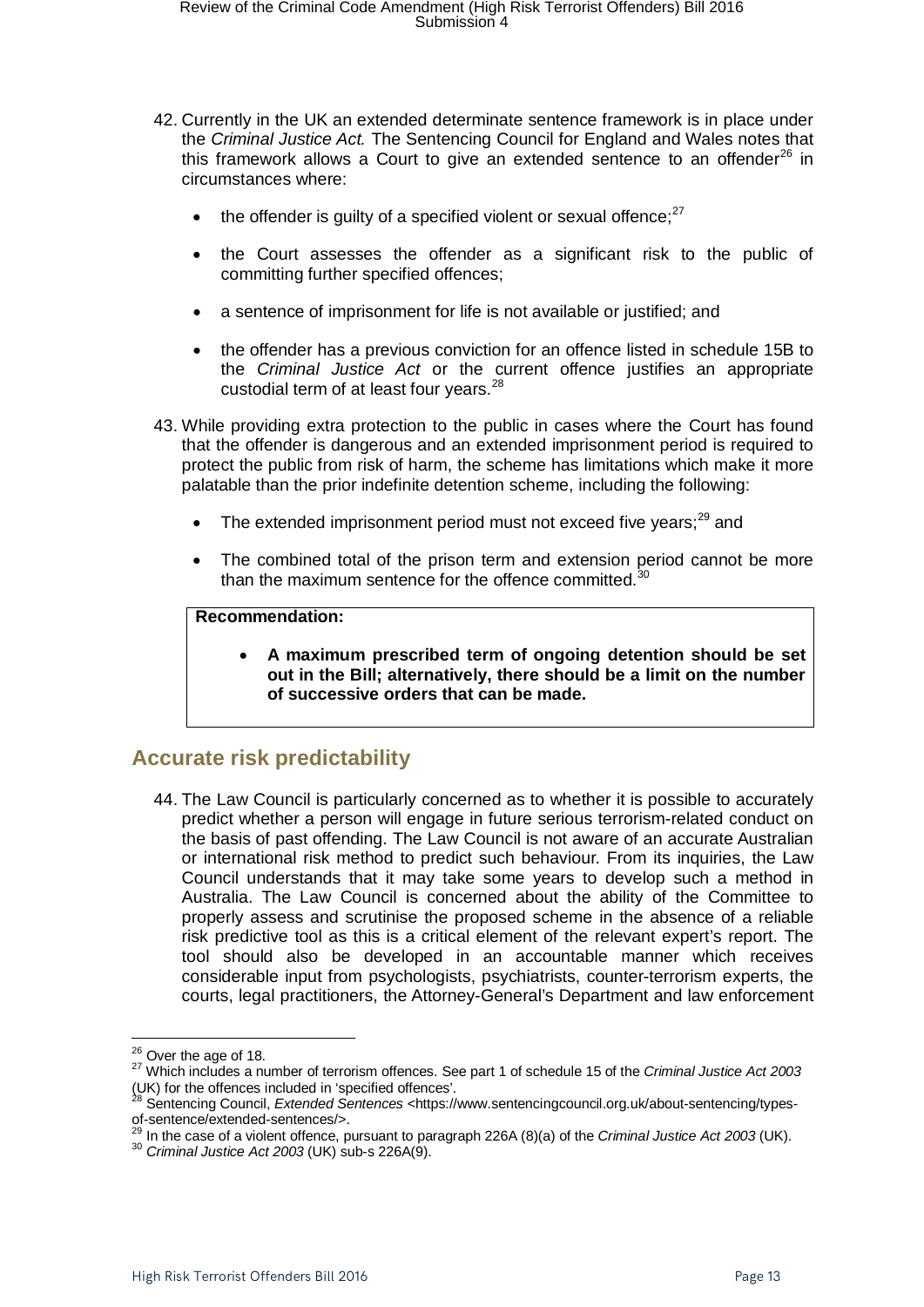and corrective services. It is vital that, should the scheme proceed, the Court has a sound evidentiary basis on which to make a determination for a CDO.

- 45. The NSW Sentencing Council noted in its 2012 report into High Risk Violent offenders that predicting violent reoffending is even more difficult than predicting sex reoffending because high risk violent offenders 'are not generally specialists – they engage in violent behaviour as part of a broader criminal career'.<sup>[31](#page-13-0)</sup> The NSW Department of Justice in its 2010 review of the legislation came to a similar conclusion.<sup>[32](#page-13-1)</sup>
- 46. The limitations of risk assessment methodology have been long recognised by Australian courts. In *DPP (WA) v Comeagain*, [33](#page-13-2) McKechnie J observed as follows:

*There remains an issue with all the predictive tools in that they have not yet been validated. They were developed, in part, to overcome the perceived and actual weaknesses of an unguided clinical assessment and have been embraced by professionals, psychiatrists and psychologists, as an improvement on an unguided assessment. Nevertheless, it would be an error to attribute a degree of scientific certainty to the tools simply because they deliver an arithmetical outcome. They remain unvalidated. Years will have to pass before a retrospective survey can determine whether and, to what extent, the predictive tools are reliable.*

47. In *TSL v Secretary to the Department of Justice[34](#page-13-3)* Callaway JA cited an issues paper prepared by Professor Bernadette McSherry concerning the dangers of evidence provided by mental health professionals, especially in light of the '…potential for judges and juries to misunderstand and misuse risk assessments, assigning greater accuracy and inevitability to predicted behaviours than is warranted'. Callaway JA also referred to Justice Kirby's judgment in *Fardon* where his Honour held that:

*[e]xperts in law, psychology and criminology have long recognised the unreliability of predictions of criminal dangerousness. In a recent comment, Professor Kate Warner remarked '[A]n obstacle to preventive detention is the difficulty of prediction. Psychiatrists notoriously over predict. Predictions of dangerousness have been shown to have only a one-third to 50% success rate'. [citations omitted]*. [35](#page-13-4)

<span id="page-13-1"></span><span id="page-13-0"></span><sup>&</sup>lt;sup>31</sup> NSW Sentencing Council, *High Risk Violent Offenders* (May 2012) 2.93.<br><sup>32</sup> NSW Department of Justice, *Review of the Crimes (Serious Sex Offenders) Act 2006* (November 2010).<br>See for example, 96-7.

<span id="page-13-4"></span><span id="page-13-3"></span><span id="page-13-2"></span> $^{33}$  DPP (WA) v Comeagain [2008] WASC 235, [20].<br> $^{34}$  TSL v Secretary to the Department of Justice (2006) 14 VR 109, 122.<br> $^{34}$  Fardon v Attorney General for the State of Queensland (2004) 223 CLR 575 [124]. See furt *Mangolamara* (2007) 169 A Crim R 379, [165]-[166]; *Attorney-General (NSW) v Tillman* [2007] NSWSC 605, [72]-[76] (Bell J). See further B McSherry and P Keyzer, *Sex Offenders and Preventative Detention: Politics, Policy and Practice*, 2009, 19-49. See also Ian R. Coyle, 'The Cogency of Risk Assessments', *Psychiatry, Psychology and the Law* (4 March 2011). The Law Council also notes that there are real divisions of opinion regarding risk assessment tools. For example, in Victoria the experts use the STATIC-99, which is 'static' because it is a list of factors that are unchanging. The STATIC-99 is a checklist – see: because it is a list of factors that are unchanging. [http://www.static99.org/pdfdocs/static-99rcodingform.pdf.](http://www.static99.org/pdfdocs/static-99rcodingform.pdf) A person cannot change their risk level according to those factors (the expert then applies 'dynamic' assessment tools, which can change, to make an overall assessment). However, there is now the STATIC-99R, which gives greater weight to age in the assessment (because it is said the STATIC-99 failed to give proper weight to the fact that older persons are less likely to commit offences). However, in some cases experts in Victoria may still be told to use the (arguably flawed) STATIC-99. Also, the risk assessment tools challenge foundational principles of law – for example the coding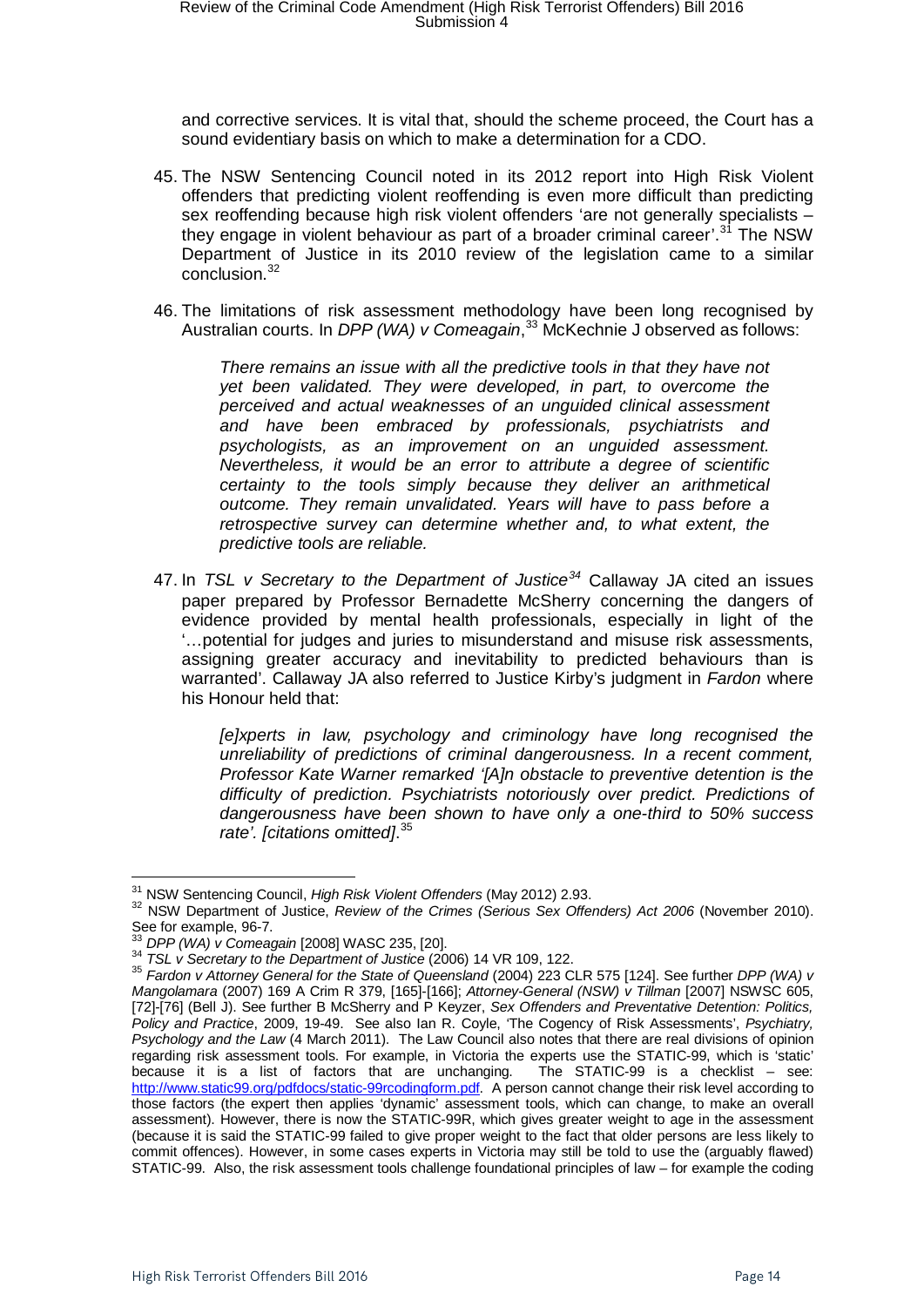### Review of the Criminal Code Amendment (High Risk Terrorist Offenders) Bill 2016<br>Submission 4

- 48. The criticisms made of the use of predictive tools are magnified in the case of predicting the future behaviour of terrorism offenders. Numbers of terrorist offenders come from backgrounds which are very different from the profile usually associated with repeat offenders. The differences include lack or prior offending, stable family background, secure employment, non-use of alcohol or drugs, and significant religious belief. While the Law Council understands that work is being done on the development of indicative tests for radicalisation, the fact that such instruments have yet to be developed, let alone validated, does not provide a proper basis for a CDO regime based on predictions of future terrorist acts. This is especially so when the tests will be administered to people who have already served long sentences and will be aware of the purpose of the testing.
- 49. Cases involving terrorists such as Man Haron Monis indicate a criminal history of violent behaviour. It is unclear whether there are any special warning signs from a psychological perspective which would clearly indicate whether an individual continues to be radicalised or has genuinely become de-radicalised.
- 50. Further, in contrast to violent and sexual offending, terrorist offenders in Australia are typically imprisoned for preparatory offences or for conspiring to do an act in preparation for a terrorist act. Preparatory offences criminalise conduct which is intended to facilitate the future commission of a substantive offence such as engaging in a terrorist act. In the terrorism context, a preparatory offence may include (for example) collecting materials for possible use in a terrorist act.
- 51. Preparatory terrorist acts attract criminal responsibility regardless of whether a plan to execute a specific terror attack has been developed and regardless of whether harm has been caused. The offences are also committed even if a terrorist act does not occur or the preparatory act is connected to more than one terrorist act. The preparatory nature of such offences makes the question of accurate risk predictability more acute.
- 52. As the severe consequence of continuing to be detained despite not being convicted of a further offence may result from a risk assessment, it is critical that the accuracy of risk assessments be sufficiently demonstrated. The legitimacy and effectiveness of the post-sentence detention regime is dependent on the accuracy of the risk assessment methodology employed.

rules to the STATIC-99 specify that acquittals (including overturned convictions) can be counted as prior convictions and the index offence for the purpose of the assessment (because they are statically significant). See pp.18 and 37 here: [http://www.static99.org/pdfdocs/static-99-coding-rules\\_e.pdf](http://www.static99.org/pdfdocs/static-99-coding-rules_e.pdf)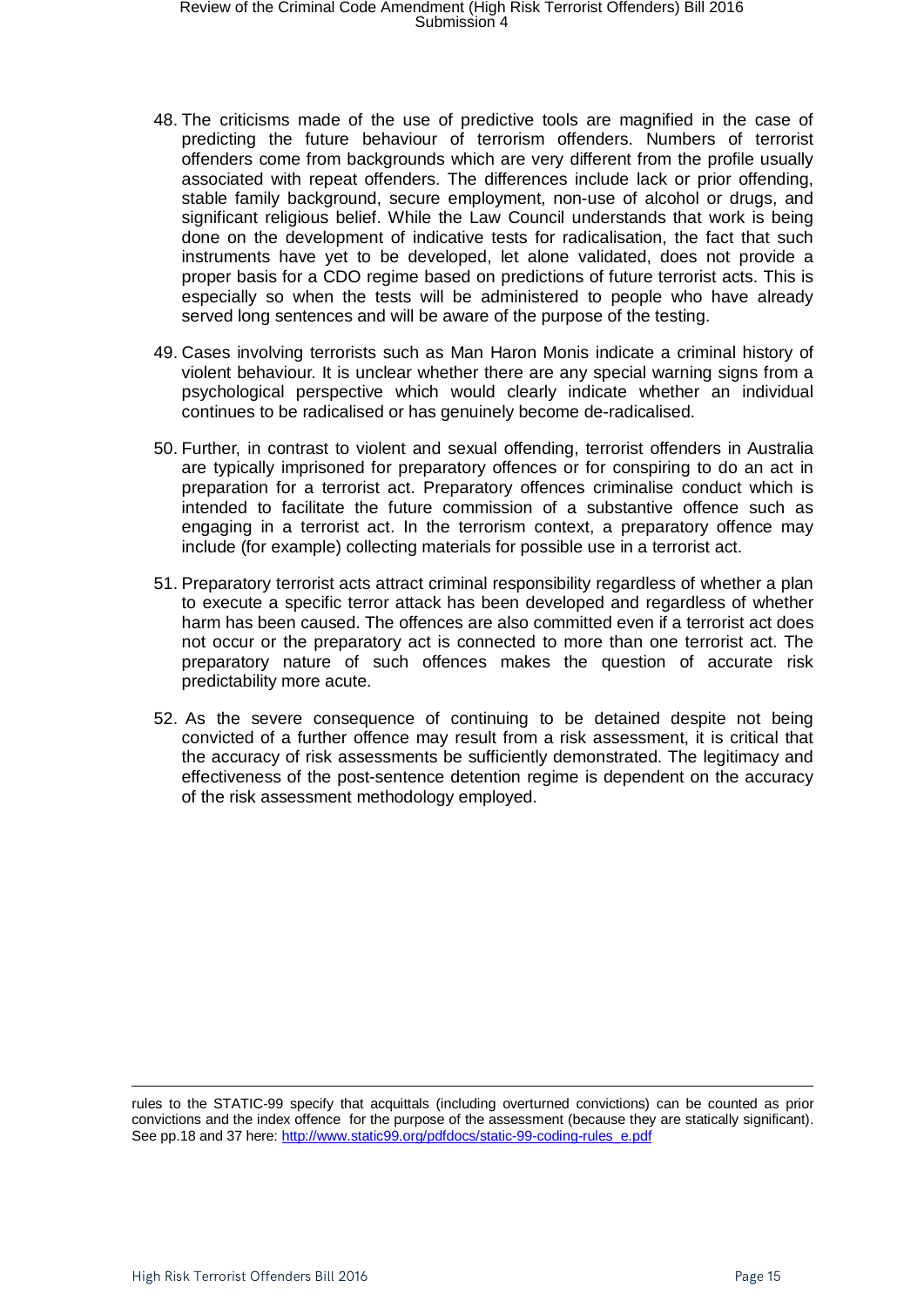#### **Recommendations:**

| $\bullet$ |                                                                     | The Committee should inquire into the proposed risk           |  |  |  |  |  |  |  |  |
|-----------|---------------------------------------------------------------------|---------------------------------------------------------------|--|--|--|--|--|--|--|--|
|           | assessment methodology to be employed and be satisfied that it      |                                                               |  |  |  |  |  |  |  |  |
|           | has been sufficiently validated in the case of terrorist offenders. |                                                               |  |  |  |  |  |  |  |  |
|           | The findings of the Committee's inquiries into this issue should    |                                                               |  |  |  |  |  |  |  |  |
|           |                                                                     | be included in the Committee's report regarding the Bill; and |  |  |  |  |  |  |  |  |

• **The risk prediction tool to be used by relevant experts should be developed in an accountable manner which receives considerable input from psychologists, psychiatrists, counterterrorism experts, the courts, legal practitioners, the Attorney-General's Department and law enforcement and corrective services.** 

### <span id="page-15-0"></span>**Relevant experts**

- 53. The proposed scheme depends heavily on expert opinion evidence about future terrorist acts. The admissibility of expert evidence depends on: specialised knowledge; and a person who possesses that knowledge. While the disciplines of psychiatry and psychology can rightly point to an established body of knowledge in relation to sexual behaviour, for example, the same cannot be said in relation to terrorist behaviour. At best there is an incipient body of knowledge and only the most preliminary attempts to develop predictive instruments based on evidence given at the Inquest into the death of Numan Haider.<sup>[36](#page-15-1)</sup> Further, there are few, if any, psychiatrists or psychologists who could claim this expertise. Even with that expertise, the feasibility of obtaining reliable predictive information in one or more interviews with terrorism offenders nearing end or their sentences is very low.
- 54. A further issue is the definition of 'relevant expert' to include 'any other person [that is, other than a psychiatrist or a psychologist] registered as a medical practitioner under a law of a State or Territory'. The factors to be addressed by the evidence of a 'relevant expert' are set out in subsection 105A.6(7). They include a risk assessment, the reasons for the assessment, the respondent's pattern or progression of behaviour in relation to serious Part 5.3 terrorism offences, efforts and success at treatment or rehabilitation and any relevant background of the respondent.
- 55. These are matters that could only properly be addressed by a psychiatrist or psychologist, and there is no apparent reason for including 'any other person registered as a medical practitioner' in the definition of 'relevant expert'.<sup>[37](#page-15-2)</sup> The Law Council, NSW Bar Association and Law Society of NSW query which other relevant experts would be competent to assess such a risk, and, if so, how their competence would be determined.
- 56. The Law Council notes that the ability of the Court to appoint relevant experts is based on State based sex offender post-sentence preventive detention regimes. The Law Council also understands that it is not uncommon in civil litigation matters for the Court to appoint experts.

<span id="page-15-1"></span> $36$  Numan Haider was shot by police in 2014 following the stabbing of police officers outside a Melbourne police station on 23 September 2014. The findings of the Inquest have not yet been made public.

<span id="page-15-2"></span><sup>37</sup> Criminal Code Amendment (High Risk Terrorist Offenders) Bill 2016 to the Bill (Cth) sch 1 item 1. Proposed section 105A.2.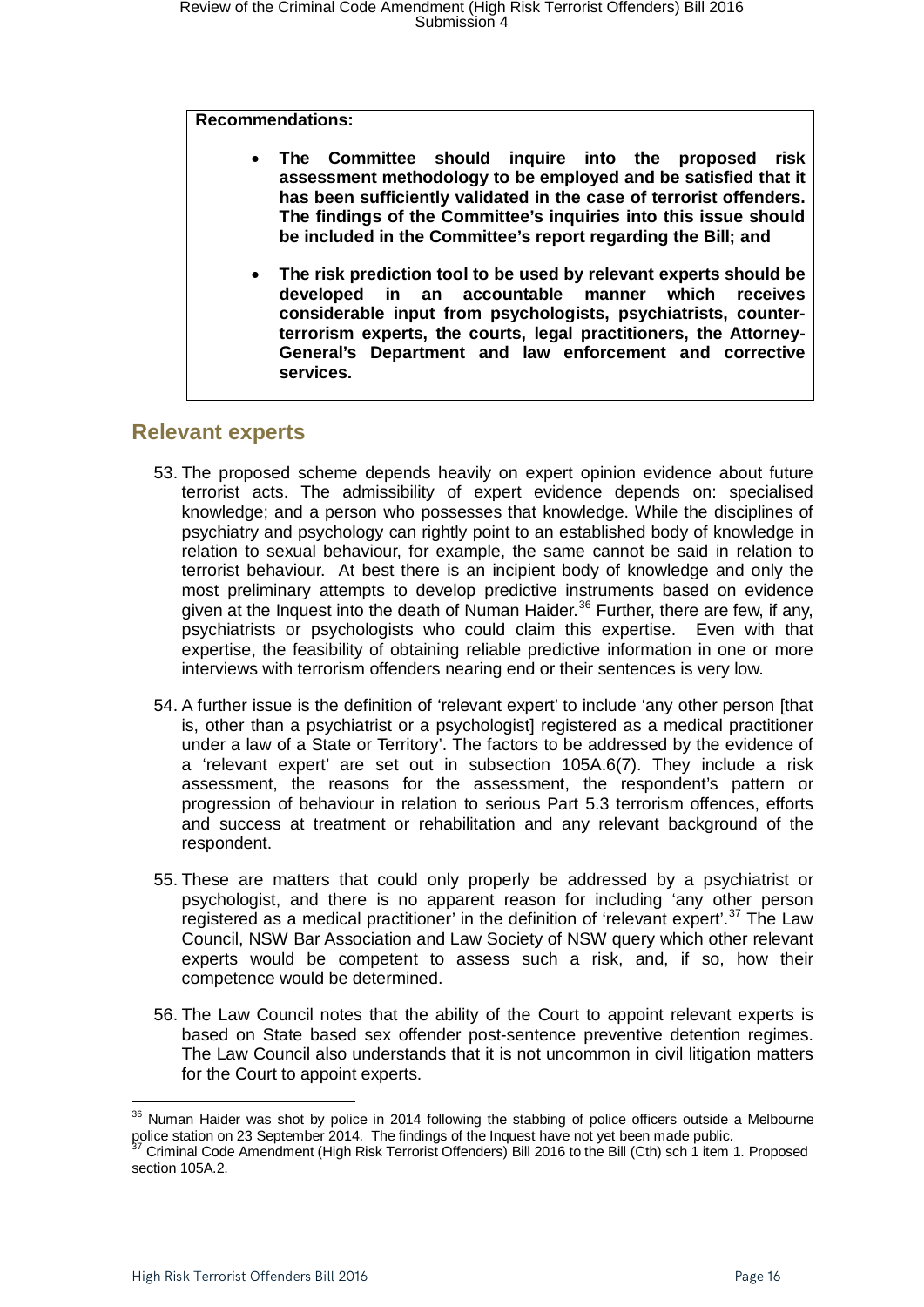57. However, the Law Council is concerned about the proposal that the Court should appoint the expert. $38$  It is unusual for courts to become involved in selecting witnesses although this does occur in some instances. In this instance, however, given the likely challenges to the existence of a specialised body of knowledge in relation to the prediction of terrorist offences, and the qualification of people who may be called to provide such expert opinions, courts would be put in the inappropriate position of ruling on objections to the expertise of an expert whom the Court itself had appointed. The Law Council is not aware as to whether the Supreme Courts of States and Territories have been consulted on this proposal.

#### **Recommendations:**

- **The inclusion of 'any other expert registered as a medical practitioner under a law of a State or Territory' in the definition of 'relevant expert' should be removed;**
- **The Supreme Courts of the States and Territories should be consulted on the proposed measures regarding the appointment of and assessment by relevant expert provisions to ensure the accuracy and efficacy of the proposed risk assessment methodology; and**
- **The Bill or Explanatory Memorandum should be amended to clearly outline the relevant qualifications a relevant expert should hold.**

### <span id="page-16-0"></span>Legal Representation

- 58. No mention is made of representation for respondents to applications for these orders. A recent contested control order case involved a 10-day hearing, thousands of pages of documents and surveillance records and expert evidence. The estimated cost of preparing and prosecuting that application with senior counsel, a junior and one to two instructors is \$300,000 – \$400,000. The Commonwealth Attorney–General's Department refused aid for the respondent. Victoria Legal Aid has granted aid on a very limited basis. Most of the legal representation work for the respondent was undertaken on a *pro bono* basis.
- 59. The inclusion of appropriate and effective safeguards through the court system is, from the Law Council's perspective, a condition precedent for its introduction. However, the reality of those safeguards is lost without adequate legal representation. If these extraordinary powers are to proceed, the Bill must include provisions allowing the Court to order proper funding for the respondent's representation. This is particularly important given that legal aid is rarely available for civil matters.

<span id="page-16-1"></span><sup>&</sup>lt;sup>38</sup> Proposed section 105A.6 of the Bill provides that the Supreme Court may, on an application for a CDO, appoint one or more relevant experts who must conduct an assessment of the risk of the offender committing a serious Part 5.3 offence if the offender is released. Section 105A.2 provides that 'relevant expert' includes any of the following persons 'who is competent to assess the risk of a terrorist offender committing a serious Part 5.3 offence' if the offender is released: any registered medical practitioner (whether or not they are a fellow of the Royal Australian and New Zealand College of Psychiatrists), any registered psychologist, and 'any other expert'.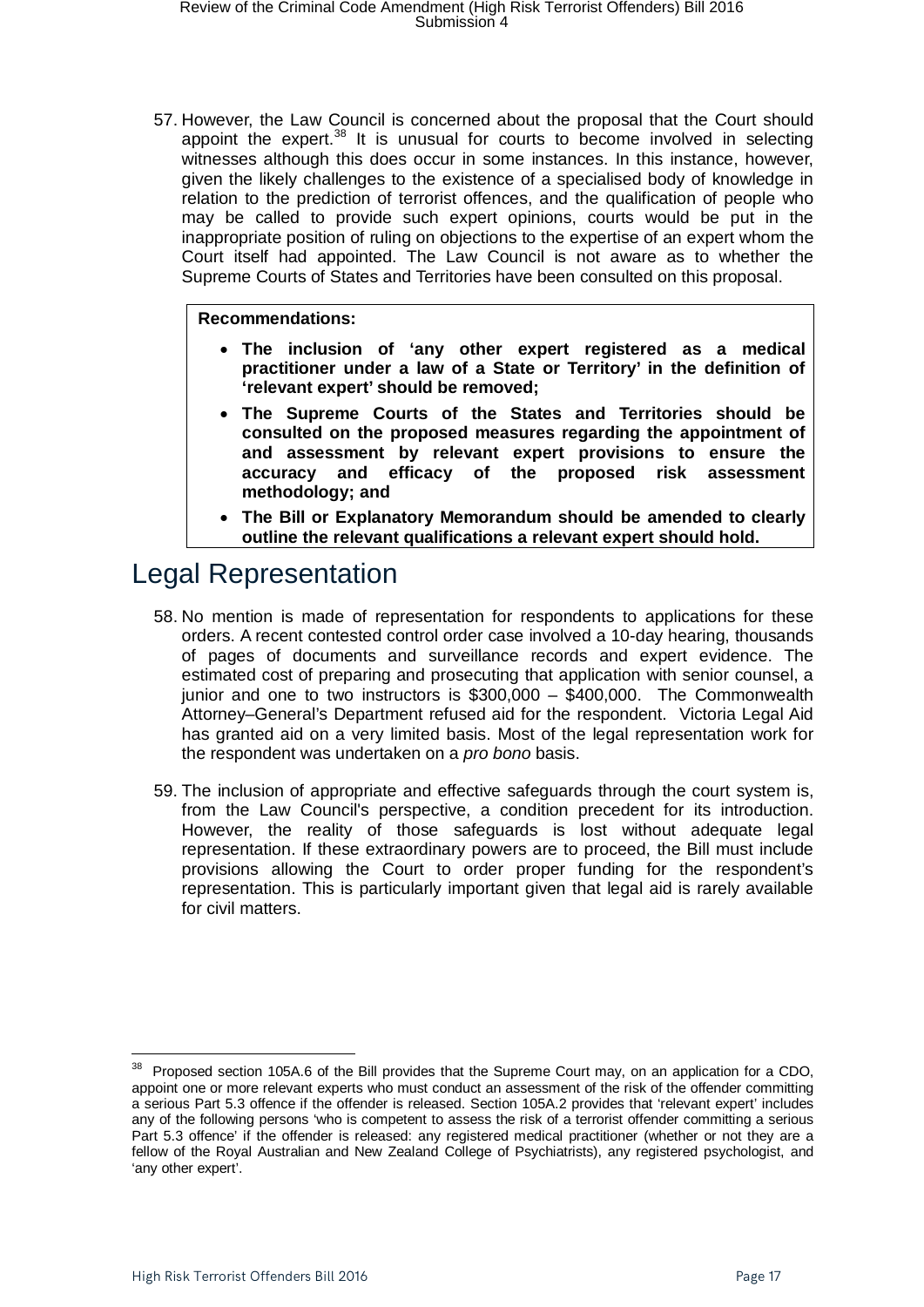#### **Recommendation:**

• **The Bill should be amended to include provisions allowing the Court to order funding for the respondent's reasonable legal expenses, should the respondent not be in a position to selffund.**

### <span id="page-17-0"></span>Standard of proof

- 60. Proceedings on an application for a CDO are civil proceedings, not criminal proceedings.[39](#page-17-2)
- 61. Rules of evidence that apply only in criminal proceedings to protect an accused person do not apply. While conviction and aggravating factors for sentencing require proof beyond reasonable doubt, three-year extensions of detention in prison can be ordered on the lower standard of 'high degree of probability'.<sup>[40](#page-17-3)</sup> There are a number of consequences. They include the power of the Court to draw an adverse inference if the respondent fails to give evidence and to draw other inferences on the balance of probabilities, rather than on the criminal standard that the inference is the only reasonable inference open on the evidence and to hear evidence of prior criminal offences.
- 62. A three-limbed test is proposed to be addressed by the Court to grant a CDO. The Court 'may' only make a continuing detention order under section 105A.7 if it is satisfied to a high degree of probability, on the basis of admissible evidence, that the offender poses an unacceptable risk of committing a serious Part 5.3 offence if they were released into the community. The three limbs are:
	- (a) There is a 'high degree of probability', on the basis of admissible evidence, that there is a risk;
	- (b) The risk must be unacceptable; and
	- (c) There is no other less restrictive measure that would be effective in preventing the unacceptable risk.

#### <span id="page-17-1"></span>**High degree of probability**

- 63. The WA and NSW legislation have similar provisions to section 105A.7, which set out that the Court must be satisfied to a high degree of probability that the offender poses an unacceptable risk.<sup>[41](#page-17-4)</sup>
- 64. The standard of proof was discussed in *Cornwall v Attorney General (NSW)*, where the NSW Court of Appeal stated:

*The expression 'a high degree of probability' indicates something 'beyond more probably than not'; so that the existence of the risk, that is the likelihood of the offender committing a further serious sex offence, does have to be proved to a* 

<span id="page-17-2"></span><sup>&</sup>lt;sup>39</sup> Criminal Code Amendment (High Risk Terrorist Offenders) Bill 2016 (Cth) sch 1 item 1. Proposed section 105A.13.

<span id="page-17-3"></span><sup>&</sup>lt;sup>40</sup> Criminal Code Amendment (High Risk Terrorist Offenders) Bill 2016 (Cth) sch 1 item 1. Proposed subsection 105A.13(1).

<span id="page-17-4"></span><sup>41</sup> *Crimes (High Risk Offenders) Act 2006* (NSW) s 5B (high risk sex offender) and s 5E (high risk violent offender); *Dangerous Sexual Offenders Act 2006* (WA) s 7.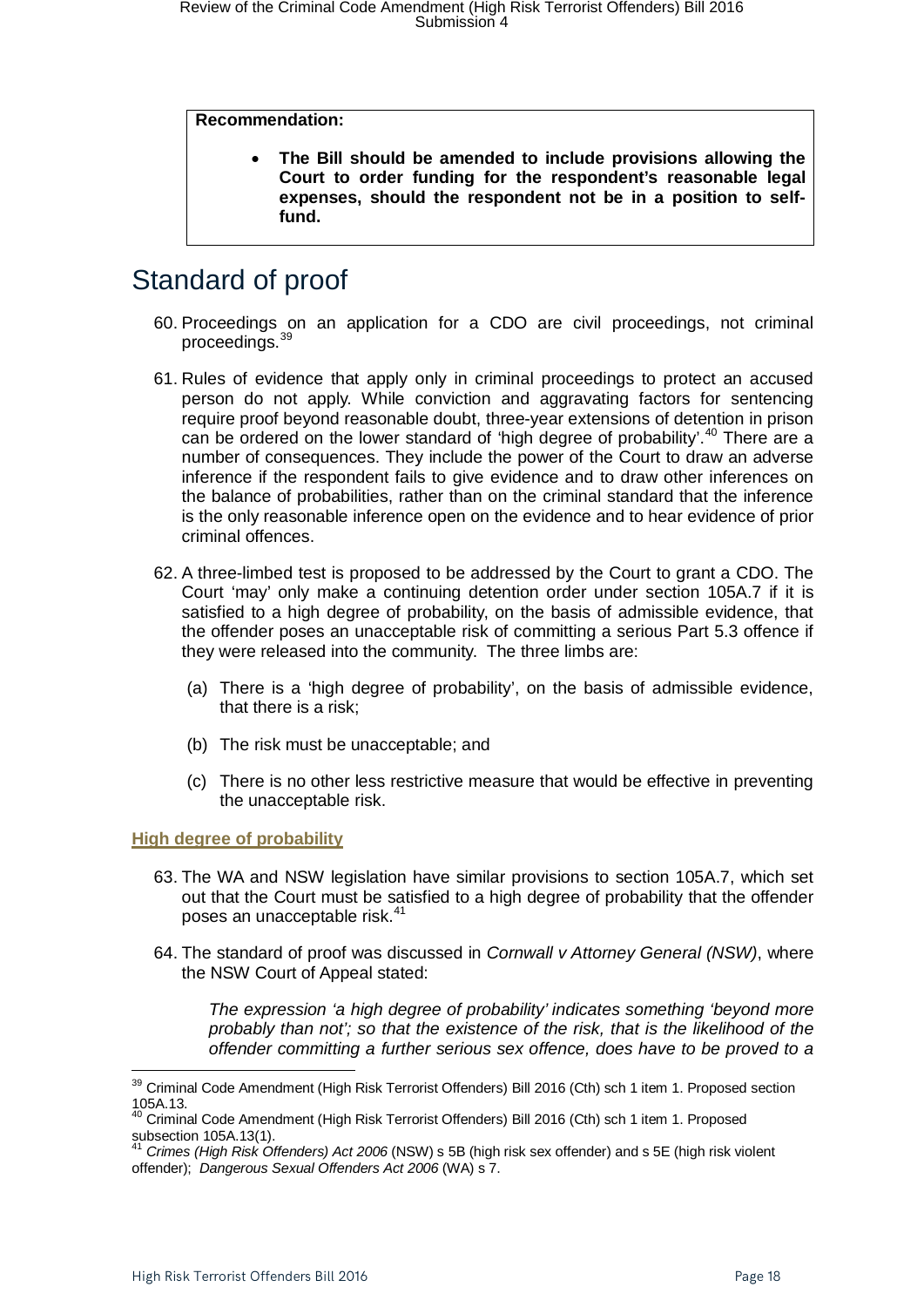*higher degree than the normal civil standard of proof, though not to the criminal standard of beyond reasonable doubt*. [42](#page-18-1)

#### <span id="page-18-0"></span>**Unacceptable risk**

65. The unacceptable risk test in the context of the NSW sex offender post-sentence preventive detention regime was considered by Justice Hulme in *New South Wales v Thomas*:

*That provision, to my mind, is an indication by the legislature that the risk of the person committing a serious sex offence does not need to be more likely than not before it can be regarded as an unacceptable risk. Put another way, the risk may be less likely than not but still be an unacceptable risk*. [43](#page-18-2)

66. In *RJE v Secretary to the Department of Justice & Ors<sup>[44](#page-18-3)</sup> it was held that the issue* of what 'high degree of probability' means was akin to the criminal standard, but this was then addressed by statute where subsection 9(5) of the *Serious Sex Offenders (Detention And Supervision) Act 2009* (Vic) now provides:

*For the* avoidance *of doubt the Court may determine under* subsection *(1) that*  an offender poses an unacceptable risk of committing a relevant offence even if *the likelihood that the offender will commit a relevant offence is less than a likelihood of more likely than not.*

- 67. Given the gravity of the consequences of a CDO, the Law Council considers that the unacceptable risk test is not appropriate in the case of terrorist offences for a number of reasons:
	- (a) The lack of any established body of specialised knowledge on which to base predictions stands in marked contrast to the extensive body of learning which underpins sexual offences, for example, and even then there are serious criticisms of the prediction methods used in those areas.
	- (b) The concept of risk is too fluid and, as the cases cited above show, may be very subjective. The qualifier  $-$  'unacceptable'  $-$  does little or nothing to change that high level of subjectivity.
	- (c) It is inconsistent with the existing test for preventative detention for terrorism offenders in the *Criminal Code.* That test focuses on the probability that the person will commit a terrorist act. The relevant part of the test for preventative detention orders under subsection 105.12(2) of the *Criminal Code* requires reasonable grounds to suspect that the person will engage in a terrorist act. That is a more certain standard. Unlike the preventative detention order regime, there would be no temporal limit for the commission of the terrorist act. Given that the duration of a preventative detention order is limited to 48 hours, plus another extension of  $48$  hours,<sup>[45](#page-18-4)</sup> a test for a CDO which may last for up to three years and will be renewable, the test for a CDO should be at

<span id="page-18-2"></span>

<span id="page-18-4"></span><span id="page-18-3"></span>

<span id="page-18-1"></span><sup>&</sup>lt;sup>42</sup> Cornwall v Attorney General (NSW) [2007] NSWCA 374, [21].<br><sup>43</sup> New South Wales v Thomas [2011] NSWSC 118, [16].<br><sup>44</sup> RJE v Secretary to the Department of Justice & Ors (2008) 21 VR 526.<br><sup>45</sup> Criminal Code Amendment ( subsections 105.12(5) and 105.14(6). Amendments currently before the Parliament for subsection 105.4(5) would remove imminence and rely on a 48 hour window for the issue of a PDO – see Counter-Terrorism Legislation Amendment Bill (No. 1) 2016.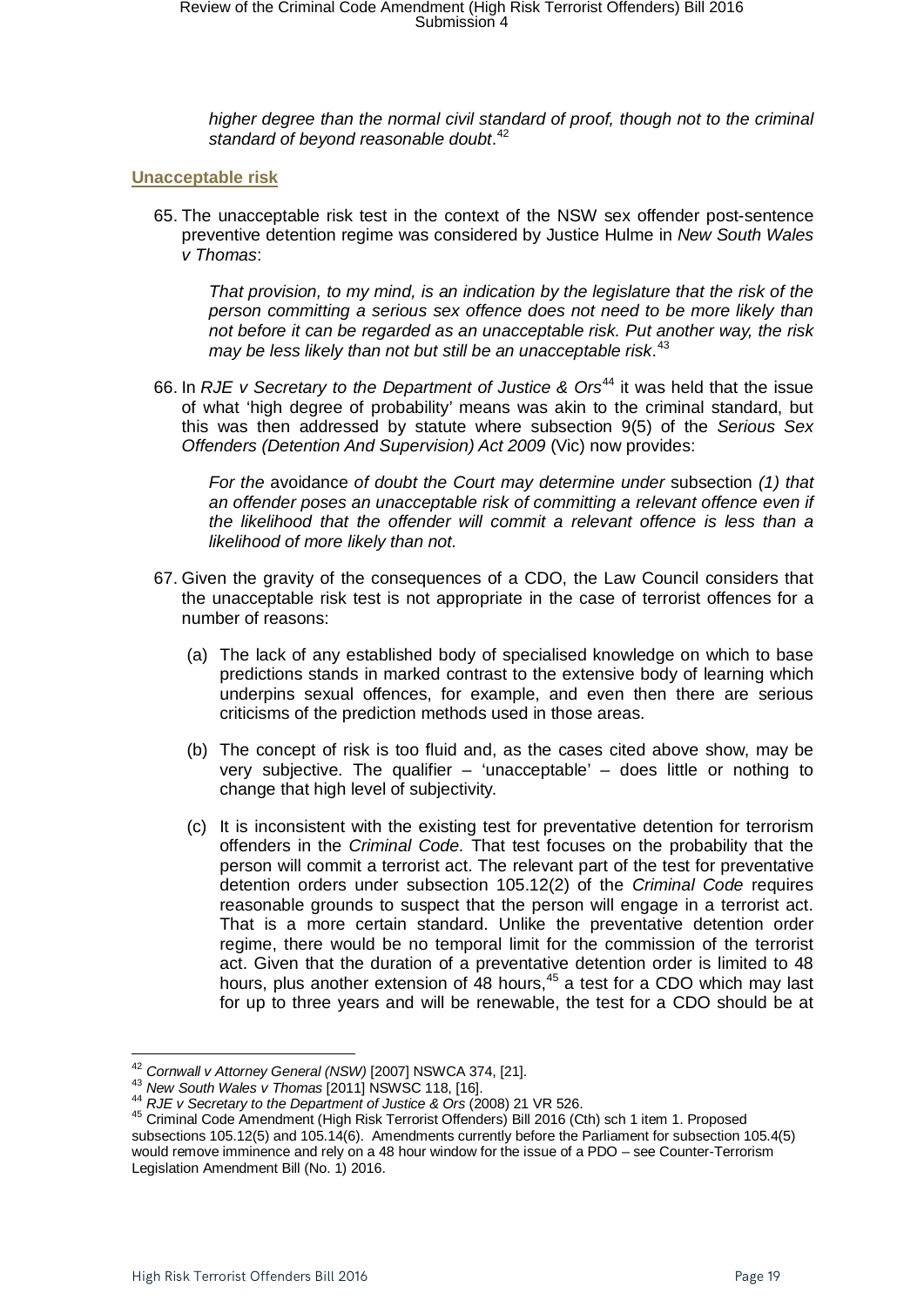least as strict as that for a PDO but the test for the Court should be belief, not suspicion.

#### **Recommendation:**

• **The Bill should provide that the test for a CDO should be that the court be satisfied beyond reasonable doubt that there are reasonable grounds to believe that the person will engage in a Part 5.3 offence.**

### <span id="page-19-0"></span>Matters a Court must have regard to in making a CDO

- 68. Proposed paragraphs 105A.8(a) to (b) of the Bill identify the matters to which a Court must have regard in considering whether to make a CDO.
- 69. The Law Council suggests that the Court should also be required to consider the nature of the offending for which the offender was originally convicted, including its proximity to serious threats to public safety. In this context, it is to be recalled that the offences caught by the Bill extend to inchoate offences and those involving placing oneself in a declared area under section 119.2 of the *Criminal Code*.
- 70. Likewise, the Law Council considers that the Court should be required to have regard to the fault element of the crime (recognising that the lower fault element such as recklessness may be indicative of less culpable conduct), as well as to the views of any parole authority concerning the release of the offender on parole.
- 71. Finally, the Court ought be required to have regard to the inability of the offender to test or challenge the information relied on in an application for a CDO.

#### **Recommendation:**

- **The Bill should be amended so that a Court should be required to also have regard to the following matters when considering whether to make a CDO:**
	- **a) the nature of the offending for which the offender was originally convicted, including its proximity to serious threats to public safety;**
	- **b) the fault element of the crime, as well as to the views of any parole authority concerning the release of the offender on parole;**
	- **c) the inability of the offender to test or challenge the information relied on in an application for a CDO; and**
	- **d) the conditions under which the offender will likely be detained, including the availability of de-radicalisation or other rehabilitation programs for terrorist offenders/detainees.**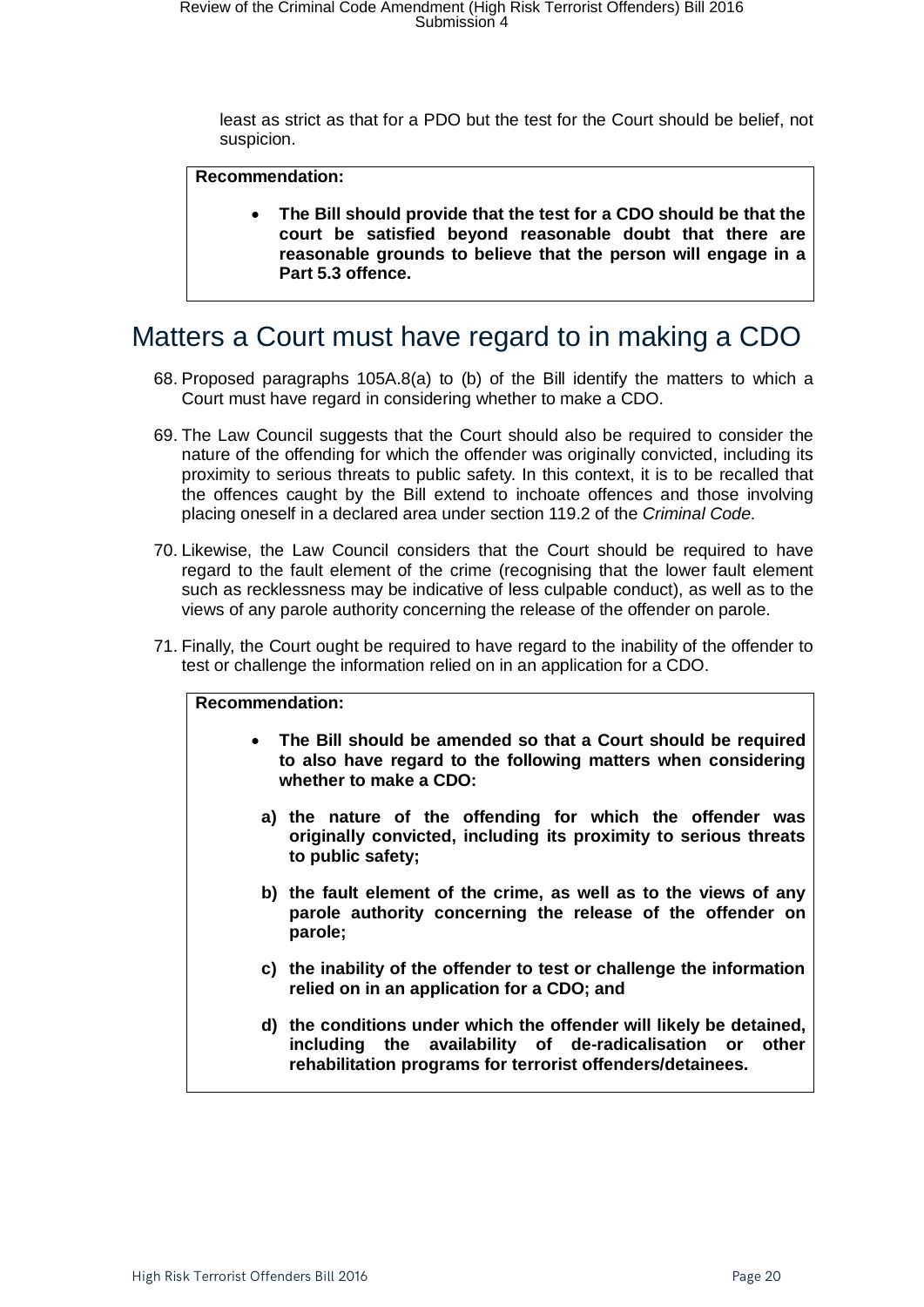# <span id="page-20-0"></span>Giving terrorist offenders documents

72. Section 105A.15 provides for documents under proposed Division 105A on CDOs to be given to the terrorist offender. The documents should also be provided to the person's legal representative, and this should be prescribed in the legislation.

#### **Recommendation:**

• **Proposed section 105A.15 of the Bill should be amended to require documents to be provided to the person's legal representative.**

### <span id="page-20-1"></span>Right of appeal

73. A right of appeal against a decision in relation to the making of a CDO is available to the Court of Appeal (however described) of a State or Territory. An appeal lies as of right and with leave on a question of law and on a question of fact. $46$  The appellant would have to establish a 'House v the King' error on the part of the primary judge. The appeal regime in QLD for continuing detention orders is similarly framed. An instructive decision is *AG (QLD) v Lawrence:*

*This is an appeal from orders made in the exercise of a discretion by a judge based on findings of fact made by the judge. An appellate court is not empowered to set aside such orders merely because they were not ones the appellate court would have made had it been exercising the discretion. Before an appellate court can interfere it must be shown that the primary judge acted on a wrong principle, failed to take a material consideration into account, took into account an immaterial consideration or that the result "is unreasonable or plainly unjust.* [47](#page-20-4)

- 74. The above was subsequently quoted with approval in *AG v Lawrence[48](#page-20-5)*. Having to establish a *House v the King* error is the norm in sentence appeals.
- 75. It is possible that the appeal to the Court of Appeal should be by way of rehearing so that the Court of Appeal can re-exercise the discretion and also have discretion to receive further evidence. The argument may be that a person's liberty should not be withdrawn in this way on the say so of one person.

### <span id="page-20-2"></span>Periodic review

- 76. Proposed sections 105A.10 and 105A.11 of the Bill establish that a CDO must be reviewed by the Court annually, or sooner if the offender applies for a review and the Court is satisfied that new facts or circumstances, or the interests of justice, justify the review.<sup>[49](#page-20-6)</sup>
- 77. The proposed procedures in Subdivision E that are applicable in proceedings determining an application for a CDO or an IDO, also apply to proceedings for

<span id="page-20-3"></span><sup>&</sup>lt;sup>46</sup> Criminal Code Amendment (High Risk Terrorist Offenders) Bill 2016 (Cth) sch 1 item 1. Proposed section 105A.17.<br><sup>47</sup> AG (QLD) v Lawrence [2011] QCA 347 at [27].

<span id="page-20-6"></span><span id="page-20-5"></span><span id="page-20-4"></span><sup>47</sup> *AG (QLD) v Lawrence* [2011] QCA 347 at [27]. <sup>48</sup> *AG v Lawrence* [2014] QCA 220. <sup>49</sup> Explanatory memorandum, Criminal Code Amendment (High Risk Terrorist Offenders) Bill 2016, 4.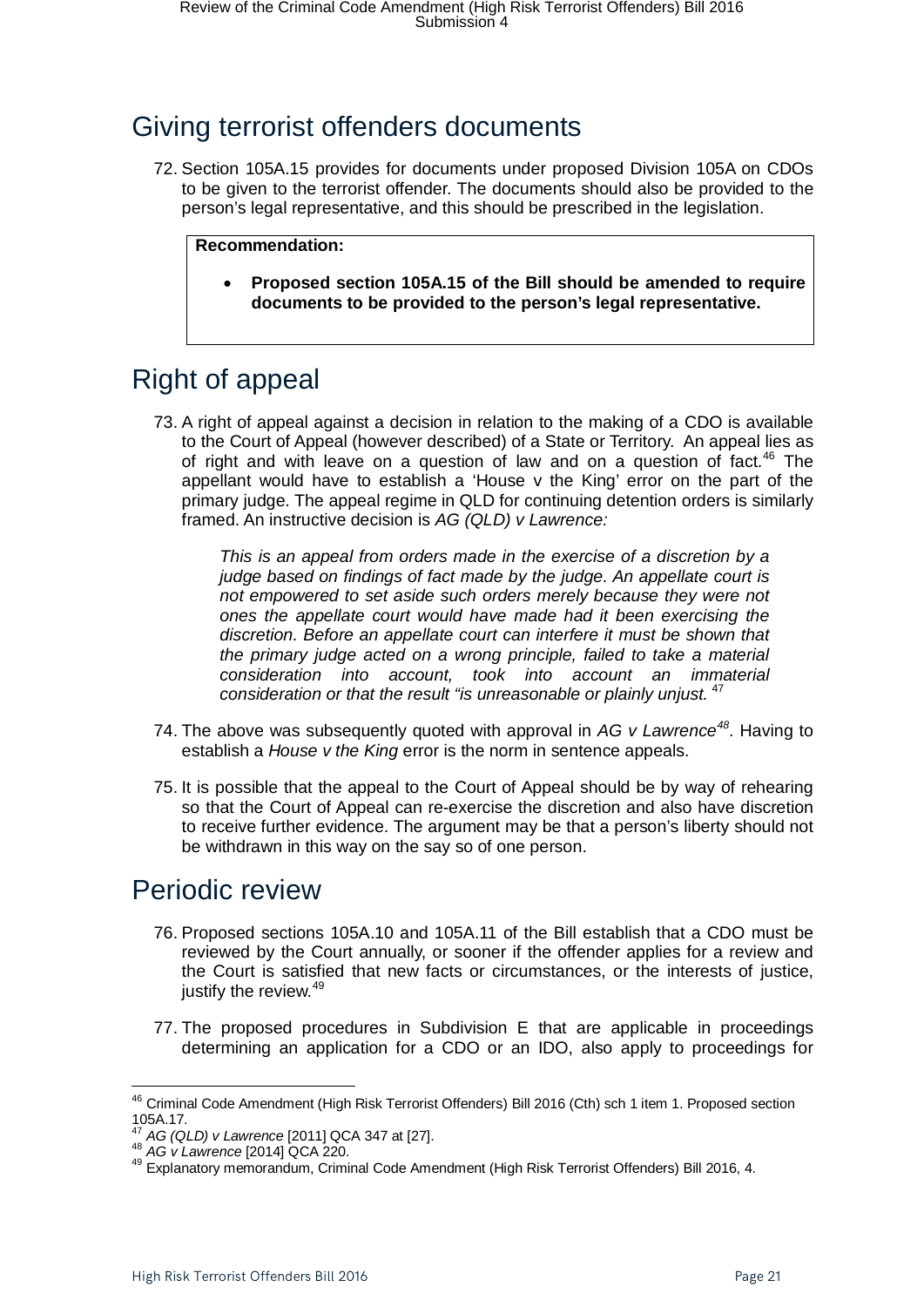reviewing a CDO. The Court must apply the rules of evidence and procedure applicable to civil matters; the parties can adduce evidence and make submissions; reasons for decisions must be given; and decisions can be appealed.<sup>[50](#page-21-1)</sup> As noted above, continued detention on the basis of a civil standard of proof deprives individuals of their liberty without the normal criminal evidentiary and procedural safeguards.

- 78. Given the significant rule of law and human rights issues raised by the Bill, the following protective measures should be inserted:
	- A Court may adjourn the hearing of an application to give the offender the opportunity to obtain legal representation or an independent report of any kind or both. $51$
	- A Court making a continuing detention order may specify a review date earlier than one year after the order is made.<sup>[52](#page-21-3)</sup>
	- The Attorney-General may make an application for review.<sup>[53](#page-21-4)</sup> Under the Bill, a review can currently only be instigated by the relevant Supreme Court within 12 months of the order or a review,  $54$  or on the application of the offender or offenders legal representative.

#### **Recommendations:**

- **Insert a provision which allows the Court to adjourn the review hearing to give the offender the opportunity to obtain legal representation or an independent report of any kind or both;**
- **Insert a provision which allows the Court to specify a review date sooner than 1 year after the order/review; and**
- **Insert a provision which allows the Attorney-General to make an application to the Supreme Court for review.**

### <span id="page-21-0"></span>Interim orders

- 79. The IDO scheme applies where an application for a CDO is on foot and either the offender's term of imprisonment or the term of the offender's CDO or IDO will expire before the application is determined.
- 80. The Law Council notes that there is really no way to challenge the making of an IDO. The test is whether the matters alleged in the application for the CDO would, if proved, justify making a CDO in relation to the offender. [55](#page-21-6) In effect, the Court looks at the matters relied upon in support of the application, assumes that they are proved, and then makes an assessment as to whether or not those matters would

<span id="page-21-3"></span>

<span id="page-21-2"></span><span id="page-21-1"></span><sup>&</sup>lt;sup>50</sup> Explanatory Memorandum, Criminal Code Amendment (High Risk Terrorist Offenders) Bill 2016, 5.<br><sup>51</sup> See for example, section 82 of the *Serious Sex Offenders (Detention and Supervision) Act 2009* (Vic).<br><sup>52</sup> See for e

<span id="page-21-4"></span> $^{53}$  See for example, s27(2) of the *Dangerous Prisoners (Sexual Offenders) Act* 2*003* (Qld).<br><sup>54</sup> Proposed section 105A.10 (1).<br><sup>55</sup>Criminal Code Amendment (High Risk Terrorist Offenders) Bill 2016 (Cth) sch 1 item 1.

<span id="page-21-6"></span><span id="page-21-5"></span>paragraph 105A.9(2)(b).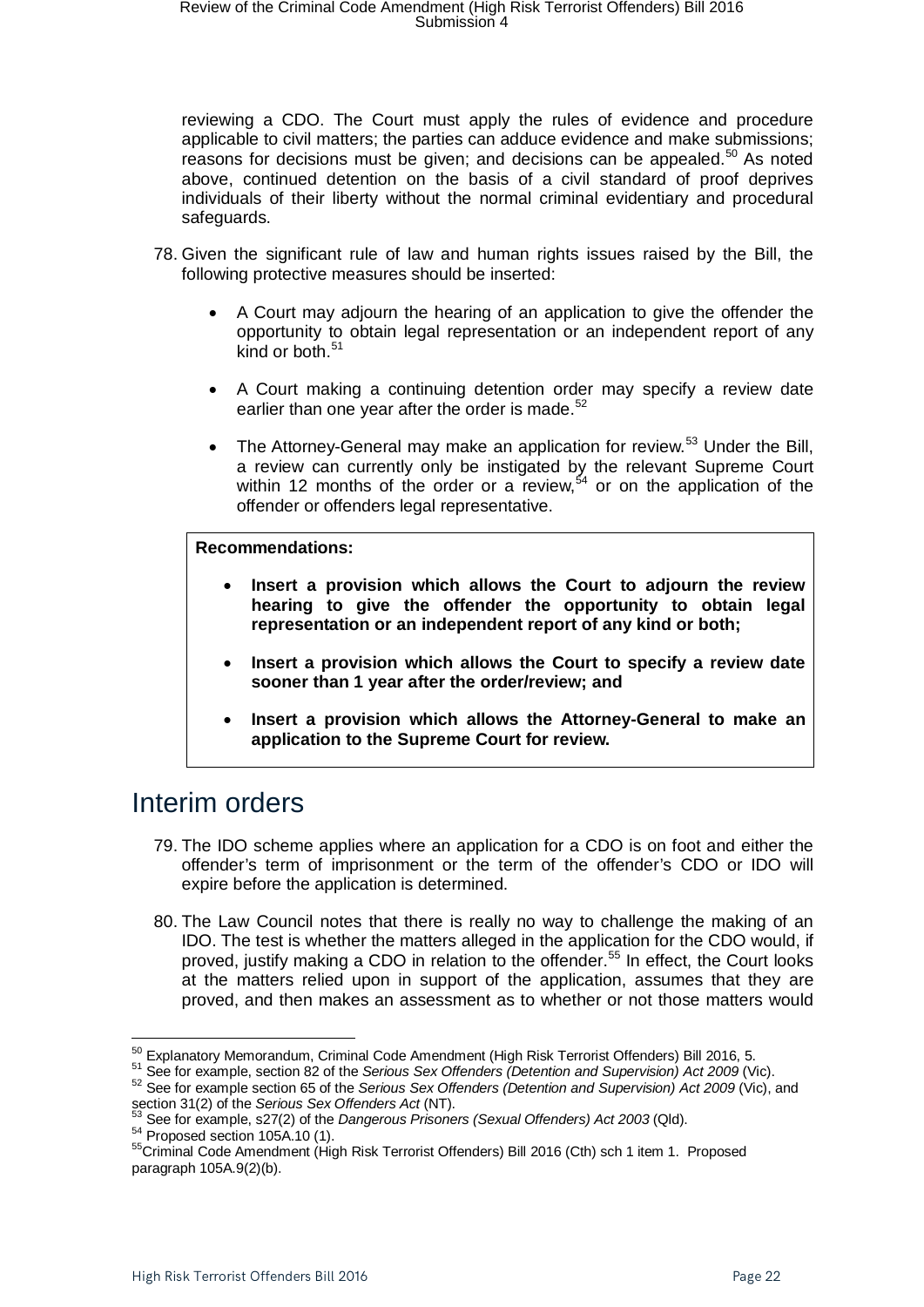justify a CDO. There's no way to challenge the matters relied upon in the first place because the Court has to work on the assumption that those matters are proven. It would only be open to the Court to determine that the evidence, such as it is, is not sufficient. It should be noted, however, that this test is used in the State/Territory regimes and that the rules of evidence still apply to IDO proceedings.

- 81. The Law Council notes that paragraph 54(1)(c) *Serious Sex Offenders (Detention and Supervision) Act 2009* (Vic) imposes a 'public interest' test in addition to the other matters a Court must be satisfied of before making an IDO. This broad public interest test would be a worthwhile inclusion in the Bill's IDO scheme. At least in lieu of challenging the evidence the Attorney-General puts forward, the respondent could make a public interest argument against the IDO and, in considering the point, the Court can have regard to a wide range of matters it considers appropriate.
- 82. As a related issue, it is unclear how a Court could not grant a second (or third and so on) IDO should such a circumstance arise. If a court is satisfied that the matters justify the making of a CDO in the first IDO application, there is no real reason to deviate from that position unless the Attorney-General subsequently puts forward some evidence that undercuts his/her own position. However, there should be a limit on the number of successive IDO's that can be applied for under the scheme.
- 83. Paragraph 105A.9(2)(a) is framed in the future tense ('the Court is satisfied that either of the following period *will end* before the application for the continuing detention order has been determined'). However, a situation may arise where the Attorney-General, for whatever reason, lodges an application for a CDO two weeks before an offender's sentence expires. Assume then that the CDO application will not be determined in that two week period. The Attorney-General then makes an application for an IDO to cover the difference. Paragraph 105A.9(2)(a) is engaged because the sentence of imprisonment will end before the CDO application has been determined. However, imagine further that 28 days down the track, the CDO application has not yet been determined and the Attorney-General makes another IDO application. Now, the term of imprisonment has ended and it necessarily will not end before the application has been determined because it already has ended. The Bill should be amended to read 'will end or has ended'.

#### **Recommendations:**

- **A 'public interest' test should be included in addition to the other matters a Court must be satisfied of before making an IDO;**
- **There should be a limit on the number of successive IDO's that can be applied for under the Bill; and**
- **Subparagraph 105A.9(2)(a) of the Bill should be amended to read 'the Court is satisfied that either of the following period** *will end or has ended* **before the application for the continuing detention order has been determined'.**

# <span id="page-22-0"></span>Applicability to children

84. Paragraph 105A.3(1)(c) provides that a CDO may apply to a person who is at least 18 years old when the sentence ends. In effect, a CDO may apply to adults who were under the age of 18 when they committed the relevant offence.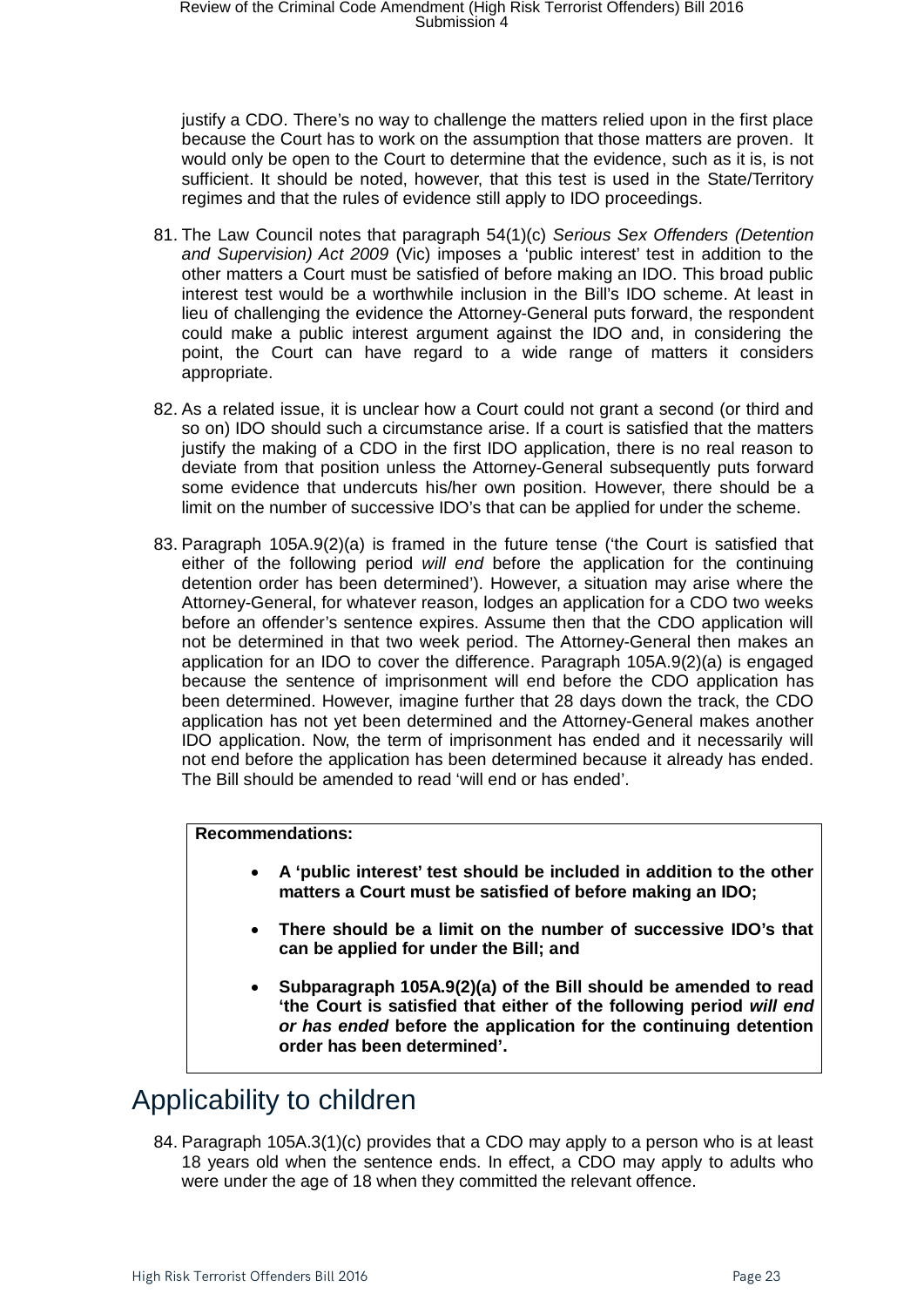- 85. The Law Society of NSW opposes the application of post-sentence preventive detention to persons who committed an offence when they were a child. It considers that this is inconsistent with the principles relating to children under the *Convention on the Rights of the Child* (**CRC**).[56](#page-23-0)
- 86. The Law Council considers that a CDO should only be made in relation to persons under the age of 18 at the time they were convicted of the relevant offence as a measure of last resort.<sup>[57](#page-23-1)</sup> The age of the child at the time of the conviction for the relevant offence should be required, as a minimum, to be a matter the Court is unambiguously required to take into account in making a CDO. The Law Council notes that the Court is required to have regard to any report received from a relevant expert<sup>[58](#page-23-2)</sup> and that the content of the expert's report must include any relevant background of the offender, including developmental factors. While developmental factors may include issues concerned with the development of a person, they may not necessarily require a Court to consider the age of the offender at the time the offence.
- 87. The principle that every prison system should seek the reformation and rehabilitation of prisoners<sup>[59](#page-23-3)</sup> applies with particular force to children in conflict with the law. $60$
- 88. The UN Committee on the Rights of the Child in its General Comment No. 10 stated the following:

*Children differ from adults in their physical and psychological development, and their emotional and educational needs. Such differences constitute the basis for the lesser culpability of children in conflict with the law. These and other differences are the reasons for a separate juvenile justice system and require different treatment for children. The protection of the best interests of the child means, for instance, that the traditional objectives of criminal justice, such as repression/retribution, must give way to rehabilitation and restorative justice objectives in dealing with child offenders. This can be done in concert with attention to effective public safety*. [61](#page-23-5)

89. These principles underline juvenile justice legislation across Australia, including the *Young Offenders Act 1997* (NSW), the object of which is to (amongst other things)

<span id="page-23-0"></span><sup>56</sup> *Convention on the Rights of the Child*, opened for signature 20 November 1989, 1577 UNTS 3 (entered into force 2 September 1990).

<span id="page-23-1"></span><sup>57</sup> Paragraph 105A.7(1)(c) of the Bill states that to make a continuing detention order the Court must be satisfied that there is no less restrictive measure that would be effective in preventing the unacceptable risk. An example of a less restrictive measure is a control order under sections 104.4 or 104.14 of the *Criminal* 

<span id="page-23-2"></span>*Code*. <sup>58</sup> Criminal Code Amendment (High Risk Terrorist Offenders) Bill 2016 (Cth) sch 1 item 1. Proposed subparagraph 105A.8(1)(b).

<span id="page-23-3"></span><sup>59</sup> *International Covenant on Civil and Political Rights*, opened for signature 16 December 1966, 999 UNTS 171 (entered into force 23 March 1976) art 10(3); Human Rights Committee, *General Comment No 21: Article*  10 (Humane Treatment of Persons Deprived of Their Liberty), 44<sup>th</sup> sess, UN Doc HRI/GEN/1/Rev.1 (10 April 1992) [10].

<span id="page-23-4"></span><sup>60</sup> See for example: Human Rights Committee, *Views: Communication No 1968/2010,* 112th sess, UN Doc CCPR/C/112/D/1968/2010 (17 November 2014, adopted 22 October 2014) [7.8] ('*Blessington and Elliot v* 

<span id="page-23-5"></span>*Australia*').<br><sup>61</sup> Committee on the Rights of the Child, *General Comment No 10 (2007): Children's Rights in Juvenile Justice*, 44<sup>th</sup> sess, UN Doc CRC/C/GC/10 (25 April 2007) [10]; see also Kelly Richards, 'What makes juvenile offenders different from adult offenders?' (2011) 409 *Trends and Issues in Crime and Criminal Justice,* 1.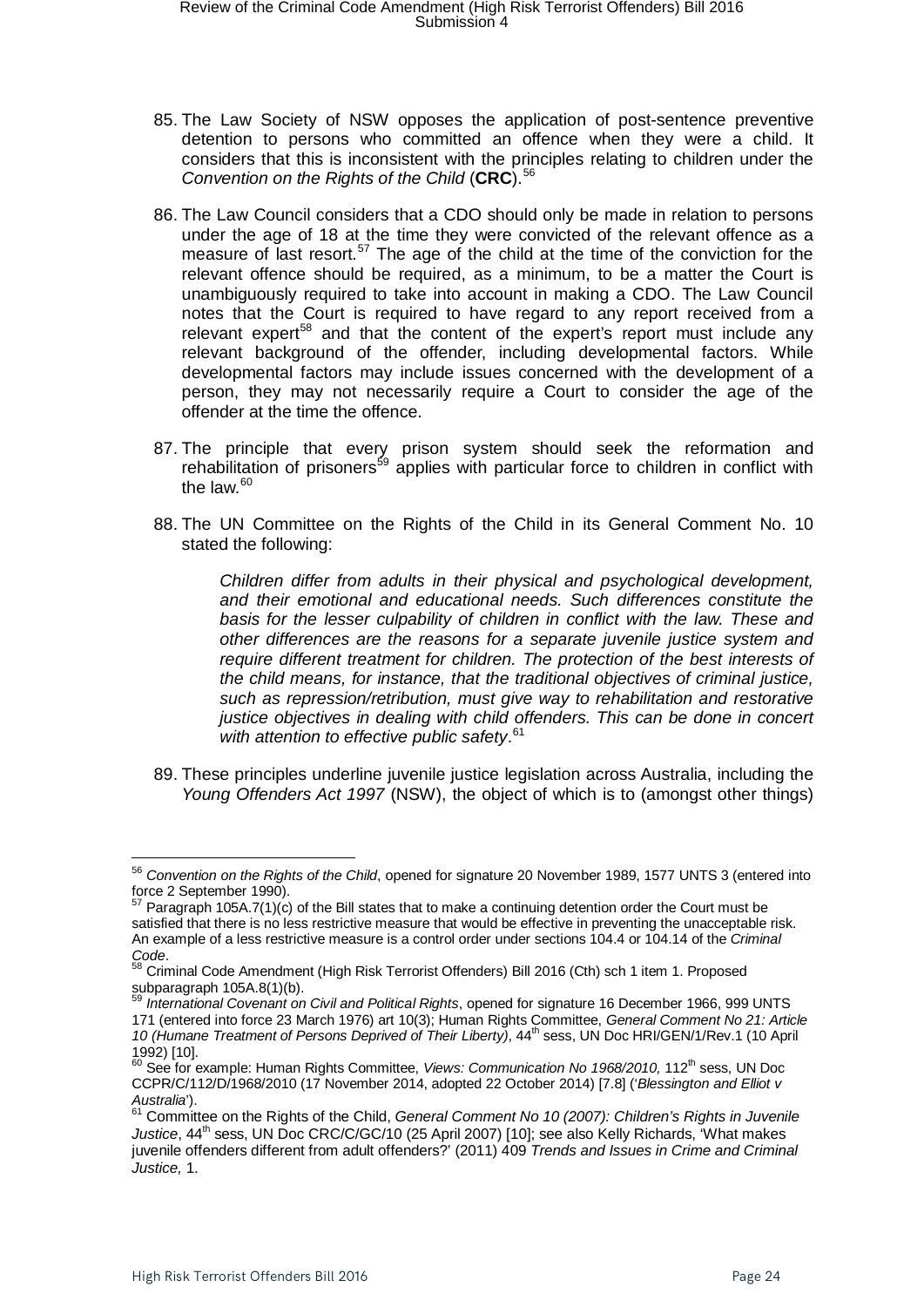establish a scheme that provides an alternative process to court proceedings for dealing with children who commit certain offences.<sup>[62](#page-24-0)</sup>

- 90. Post-sentence preventive detention of children for security purposes fails to recognise that children, by virtue of their unique vulnerability, are entitled to special protections in international law requiring that detention of children be used only as a last resort and for the shortest appropriate period of time, $63$  and be limited to exceptional cases.<sup>[64](#page-24-2)</sup>
- 91. Specifically, post-sentence preventive detention of children may be inconsistent with the following provisions of international human rights treaties, which Australia has ratified:
	- (a) *CRC*:
		- Article  $3(1)$  In all actions concerning children, the best interests of the child shall be a primary consideration;
		- Article 37(a) Right to freedom from torture or cruel, inhuman or degrading treatment or punishment;
		- Article 37(b) Right to freedom from arbitrary detention. The detention of a child 'shall be used only as a measure of last resort and for the shortest appropriate period of time';
		- Article  $37(c)$  Right of a child deprived of their liberty to be treated with humanity and respect for the inherent dignity of the human person, and in a manner which takes into account the needs of persons of their age;
		- Article 37(d) Right of a child deprived of their liberty to prompt access to legal and other appropriate assistance, and the right to challenge the legality of their deprivation of liberty before a court and to a prompt decision on any such action;
		- Article  $40(1)$  Right of a child in conflict with the law to treatment which promotes their sense of dignity and worth, takes their age into account, and aims at their reintegration into society;
		- Article  $40(2)(a)$  Prohibition on retrospective laws;
		- Article  $40(2)(b)$  Right of a child in conflict with the law to basic guarantees, including to be presumed innocent until proven guilty; to be informed of the reasons for detention; to have the matter determined without undue delay; and to have a decision and any measures imposed reviewed by a higher authority;

<span id="page-24-1"></span><span id="page-24-0"></span><sup>&</sup>lt;sup>62</sup> Young Offenders Act 1997 (NSW) para 3(a).<br><sup>63</sup> Article 37(b) of the *Convention on the Rights of a Child*; Children's Legal Centre and UNICEF, 'Administrative detention of children: A global report' (February 2011) 23. The UN Standard Minimum Rules for the Administration of Juvenile Justice ('Beijing Rules') (para 19), UN Rules for the Protection of Juveniles Deprived of their Liberty ('Havana Rules') (para 2) and UN Guidelines for the Prevention of Juvenile Delinquency ('Riyadh Guidelines') (para 46) state that institutionalisation of a child should be a

<span id="page-24-2"></span>measure of last resort and for the *Trummannel Corpius* period of Their Liberty, GA Res 45/113, 68<sup>th</sup> plen mtg, A/RES/45/113 (14 December 1990) [2].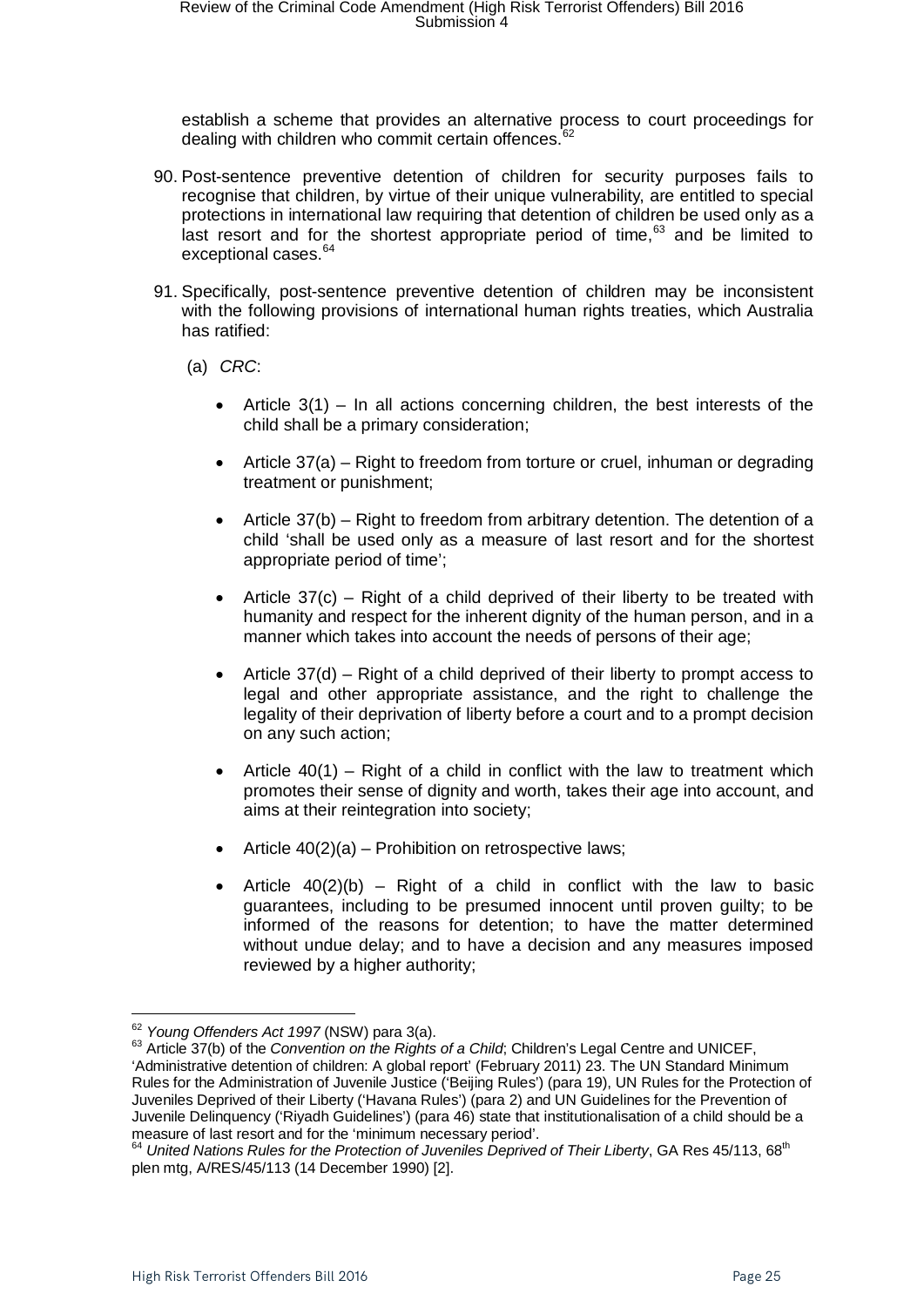- Article 40(3)(b) States parties must seek to promote measures for dealing with children in conflict with the law without resorting to judicial proceedings, providing that human rights and legal safeguards are fully respected.
- (b) *International Covenant on Civil and Political Rights* (**ICCPR**): [65](#page-25-0)
	- Article 10(3) Child offenders must be accorded treatment appropriate to their age and legal status;
	- Article 24(1) Every child has the right to "such measures of protection as are required by his status as a minor, on the part of his family, society and the State"; and
- (c) *Convention against Torture and Other Cruel, Inhuman or Degrading Treatment or Punishment* (**CAT**):[66](#page-25-1)
	- Article 16 prohibition on cruel, inhuman or degrading treatment.
- 92. In relation to article 16 of the CAT, the UN Special Rapporteur on Torture has recognised that life imprisonment and lengthy sentences, such as consecutive sentencing, are 'grossly disproportionate and therefore cruel, inhuman or degrading when imposed on a child'. Such sentences 'have a disproportionate impact on children and cause physical and psychological harm that amounts to cruel, inhuman or degrading punishment'.<sup>[67](#page-25-2)</sup>
- 93. Under international law, the ICCPR, CRC and CAT have been binding on both the Federal and State Parliaments of Australia since they were ratified in 1980, 1990, and 1989, respectively. Implementation of Australia's treaty obligations is the responsibility of each jurisdiction, having regard to their Constitutional powers. However, ratification of treaties 'is an adequate foundation for a legitimate expectation' that administrative decision-makers, and arguably judicial decision making, will accord with the relevant treaty.<sup>[68](#page-25-3)</sup>

#### **Recommendation:**

• **A CDO should only be made in relation to persons under the age of 18 at the time they were convicted of the relevant offence as a measure of last resort. The age of the child at the time of the conviction for the relevant offence should be required, as a minimum, to be a matter the Court is unambiguously required to take into account in making a CDO.** 

<span id="page-25-0"></span><sup>65</sup> *International Covenant on Civil and Political Rights*, opened for signature 16 December 1966, 999 UNTS 171 (entered into force 23 March 1976). Human Rights Committee, *Views: Communication No 1635/2007,*  98th sess, UN Doc CCPR/C/98/D/1635/2007 (10 May 2010, adopted 18 March 2010) ('*Tillman v Australia*') [7.4]; Human Rights Committee, *Views: Communication No* 1629/2007, 98<sup>th</sup> sess, UN Doc<br>CCPR/C/98/D/1629/2007 (10 May 2010, adopted 18 March 2010) ('*Fardon v Australia*') [7.4].

<span id="page-25-1"></span><sup>&</sup>lt;sup>66</sup> Convention against Torture and Other Cruel, Inhuman or Degrading Treatment or Punishment, opened for<br>signature 10 December 1984, 1465 UNTS 85 (entered into force 26 June 1987).

<span id="page-25-2"></span> $^{67}$ Juan E. Méndez, *Report of the Special Rapporteur on Torture and Other Cruel, Inhuman or Degrading*<br>*Treatment or Punishment*, UN Doc A/HRC/28/68 (5 March 2015) [74].

<span id="page-25-3"></span>*Treatment or Punisment, 2002* Ethnic Affairs v Teoh (1995) 183 CLR 273, 291.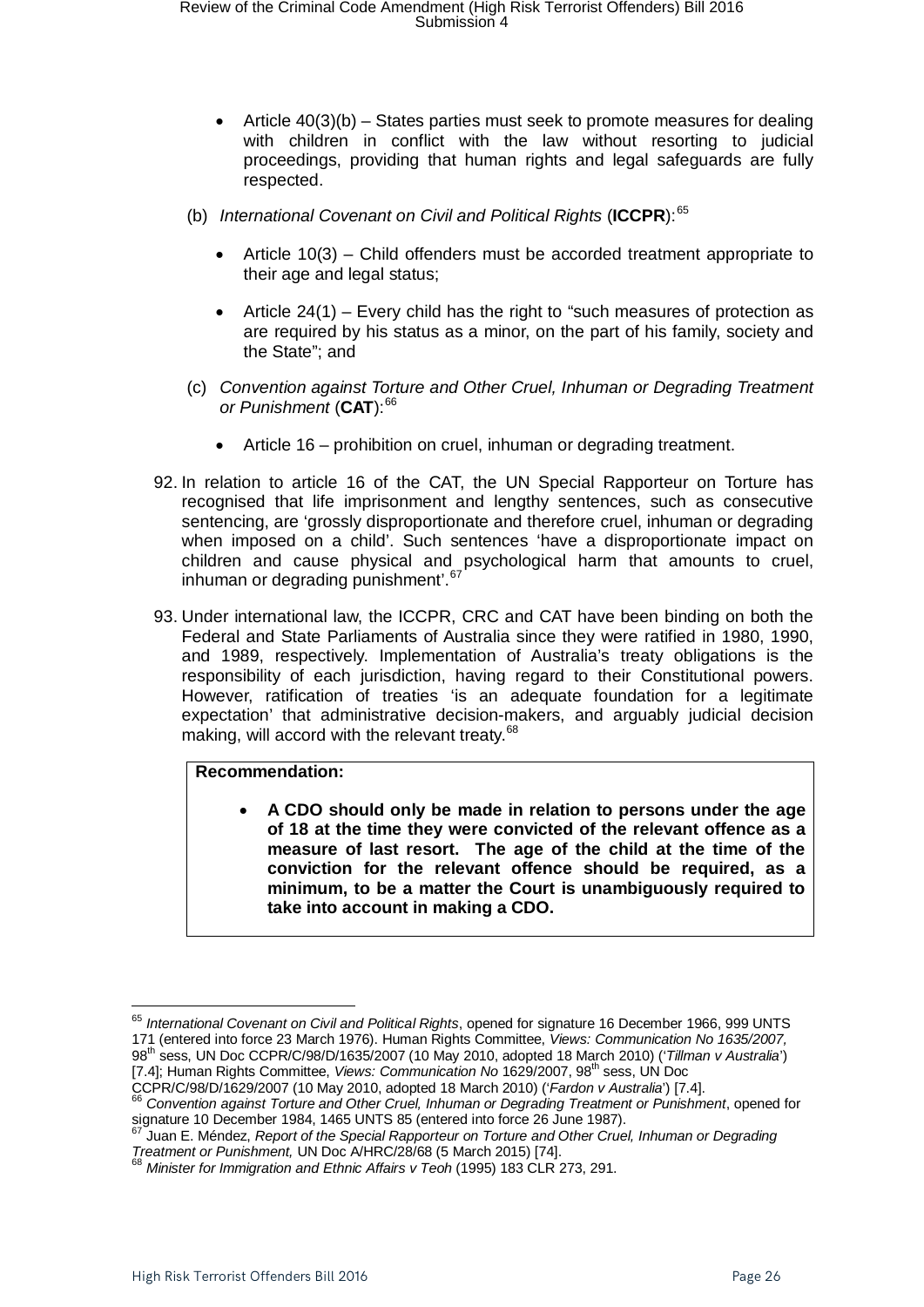# <span id="page-26-0"></span>Administration of the scheme

### <span id="page-26-1"></span>**Terrorism offenders should be warned that they may be subject to orders**

- 94. A Court that sentences a person for a relevant terrorism offence should be required to cause the person to be advised of the existence of the CDO scheme and of its application to the offence. It is important that a warning is given to encourage a positive attitude toward rehabilitation. Requiring a written notice to be issued by the Court registries when an offender receives a sentence could ensure judicial officers issue the warning.
- 95. Offenders should also be provided with further warning during the course of their sentences, possibly when eligible for parole and on the anniversary of parole refusals. Offenders likely to be the subject of applications should be notified of the State's intention to apply for the orders with sufficient time to complete relevant programs prior to the expiration of their sentences.

### **Recommendation:**

• **A Court that sentences a person for a relevant terrorism offence should be required to cause the person to be advised of the existence of the CDO scheme and of its application to the offence.** 

### <span id="page-26-2"></span>**Entitlement to bail**

- 96. The Bill itself does not make any amendments to the current situation in relation to bail and neither the Bill nor the Explanatory Memorandum state one way or the other whether the relevant Acts relating to bail apply. It should be noted that for CDOs in other contexts on a State level, the relevant bail legislation does not apply and this is explicitly spelled out.<sup>[69](#page-26-3)</sup> Bail is generally a matter reserved for the States and Territories. Subsection 68(1) of the *Judiciary Act 1903* (Cth) provides that the State and Territory laws in relation to bail apply to federal offenders. However, that section deals with the jurisdiction of State and Territory courts in *criminal* cases.
- 97. Given the detention order proceedings are removed from the criminal process and that the law of bail is part of the criminal process, it is unlikely that the relevant laws in relation to bail would apply.
- 98. If the State and Territory bail laws do not apply, however, then an inconsistency arises vis-à-vis subsection 105A.18(4). Subsection (3) of that section provides, in substance, that where a detention order is in force in relation to a person at any time after the offender is released as mentioned in paragraph  $(1)(b)$ ,  $70$  any police officer may take the offender into custody and detain the offender for the purpose of giving effect to the detention order. However, subsection (4) provides that a police officer who acts pursuant to subsection (3) has the same powers and obligations as the police officer would have if the police officer were arresting the offender, or

<span id="page-26-3"></span><sup>69</sup> See for example *Crimes (High Risk Offenders) Act 2006* (NSW) s 28; *Bail Act 1985* (SA) sub-s 4(3); *Dangerous Prisoners (Sexual Offenders) Act 2003* (Qld) s 4; *Dangerous Sexual Offenders Act 2006* (WA) s 5. <sup>70</sup> The circumstances of release in that paragraph are: (i) the sentence of imprisonment the offender was <sup>70</sup>

<span id="page-26-4"></span>serving ends; (ii) the term of the detention order ends; (iii) the continuing detention order was revoked.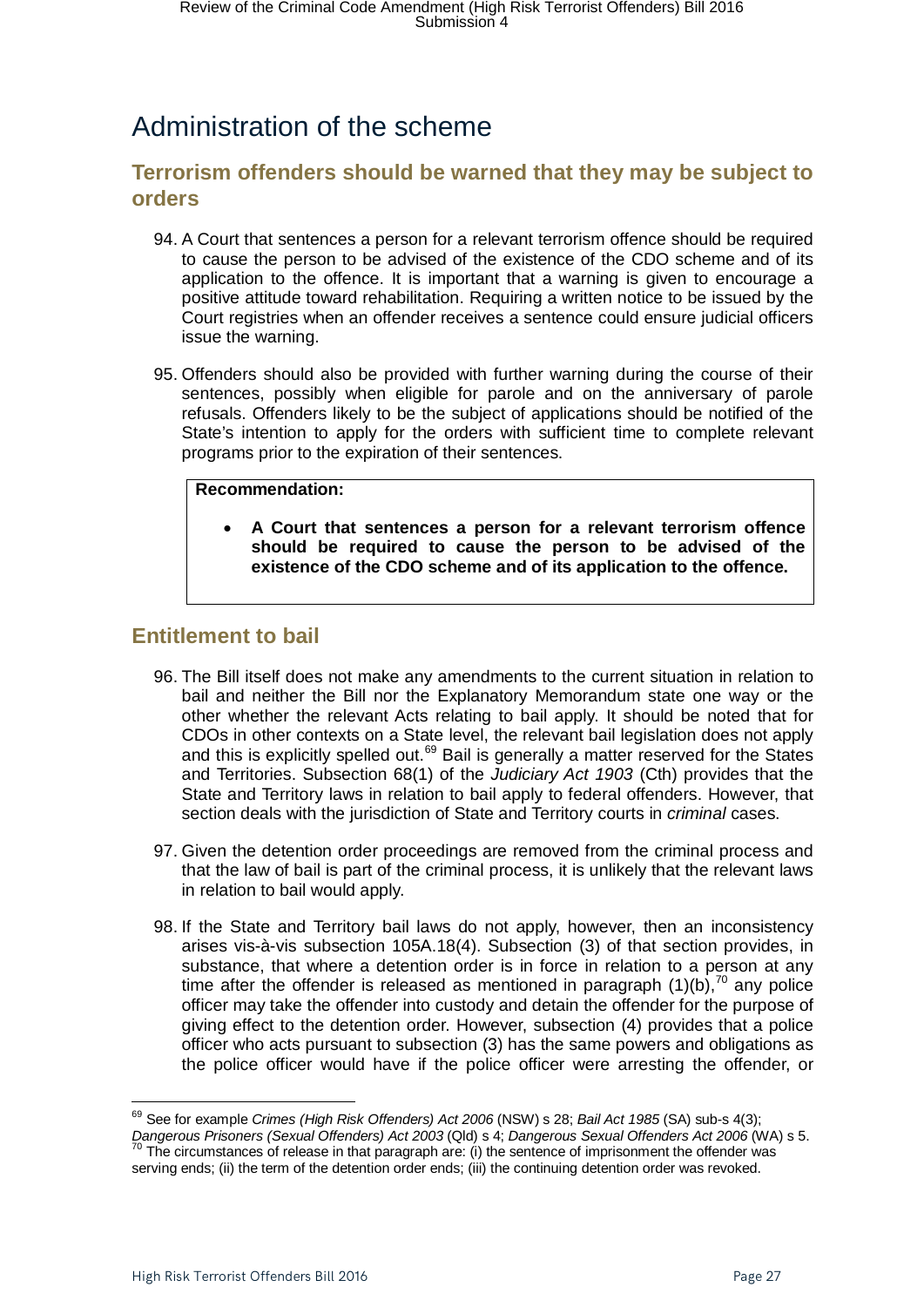detaining the offender, for an offence. Such powers include the power (normally given to a police officer with the rank of sergeant or above) to grant a person bail, subject to any limitations in the relevant bail legislation.<sup>[71](#page-27-1)</sup> However, noting that this power of arrest and detention hinges on there being a detention order in force in respect of the offender, an argument could easily be made that, in those circumstances, the offender would not be entitled to conditional liberty in any event.

- 99. It is suggested that the way in which bail will be addressed is a matter that could benefit from further clarification either in the Explanatory Memorandum or the Bill itself.
- 100.The Law Council also notes that offenders subject to a CDO should be entitled to make an application for bail if they are charged with a further offence. Relevant bail laws should be amended to make it clear that offenders may apply for bail.

#### **Recommendations:**

- **The way in which bail will be addressed is a matter that could benefit from further clarification either in the Explanatory Memorandum or the Bill itself.**
- **Relevant bail laws should be amended to make it clear that offenders may apply for bail if they are charged with a further offence.**

### <span id="page-27-0"></span>**Parole**

- 101.The Bill and Explanatory Memorandum do not explain how parole is to interact with a CDO. As with bail, the administration of parole is generally a matter for the States and Territories, although the *Crimes Act* deals with parole for federal offenders. Subsection 19AL(1) of the *Crimes Act* provides that the Attorney-General must, before the end of a non-parole period for federal offences, either make or refuse to make a parole order. As a matter of practice, in a situation where there is a possibility an offender may be subject to a CDO and is eligible for parole, the Attorney-General would most likely refuse to grant parole (it would not make sense for the Attorney-General to grant the offender parole and then make a CDO application). This could explain why paragraph 105A.5(2)(a) is drafted the way it is: the prospect of such an offender being released into the community would really only arise as a matter of practice at the expiry of his or her sentence. In any event, the *Crimes Act* could still be amended to provide that a person is not eligible for parole if that person is subject to a CDO (in line with similar legislation on a State  $level).$ <sup>[72](#page-27-2)</sup>
- 102.The Law Council recommends that the Explanatory Memorandum to the Bill specifically address the way in which the scheme is intended to interact with parole.

<span id="page-27-2"></span>

<span id="page-27-1"></span><sup>&</sup>lt;sup>71</sup> See for example *Bail Act 2013* (NSW) s 43; *Bail Act 1992* (ACT) s 14; *Bail Act 1977* (Vic) s 10;<br><sup>72</sup> See for example. *Crimes (Administration of Sentences) Act 1999* (NSW) sub-s 126(4); *Corrective Services Act 2006* (Qld) para 179(2)(c);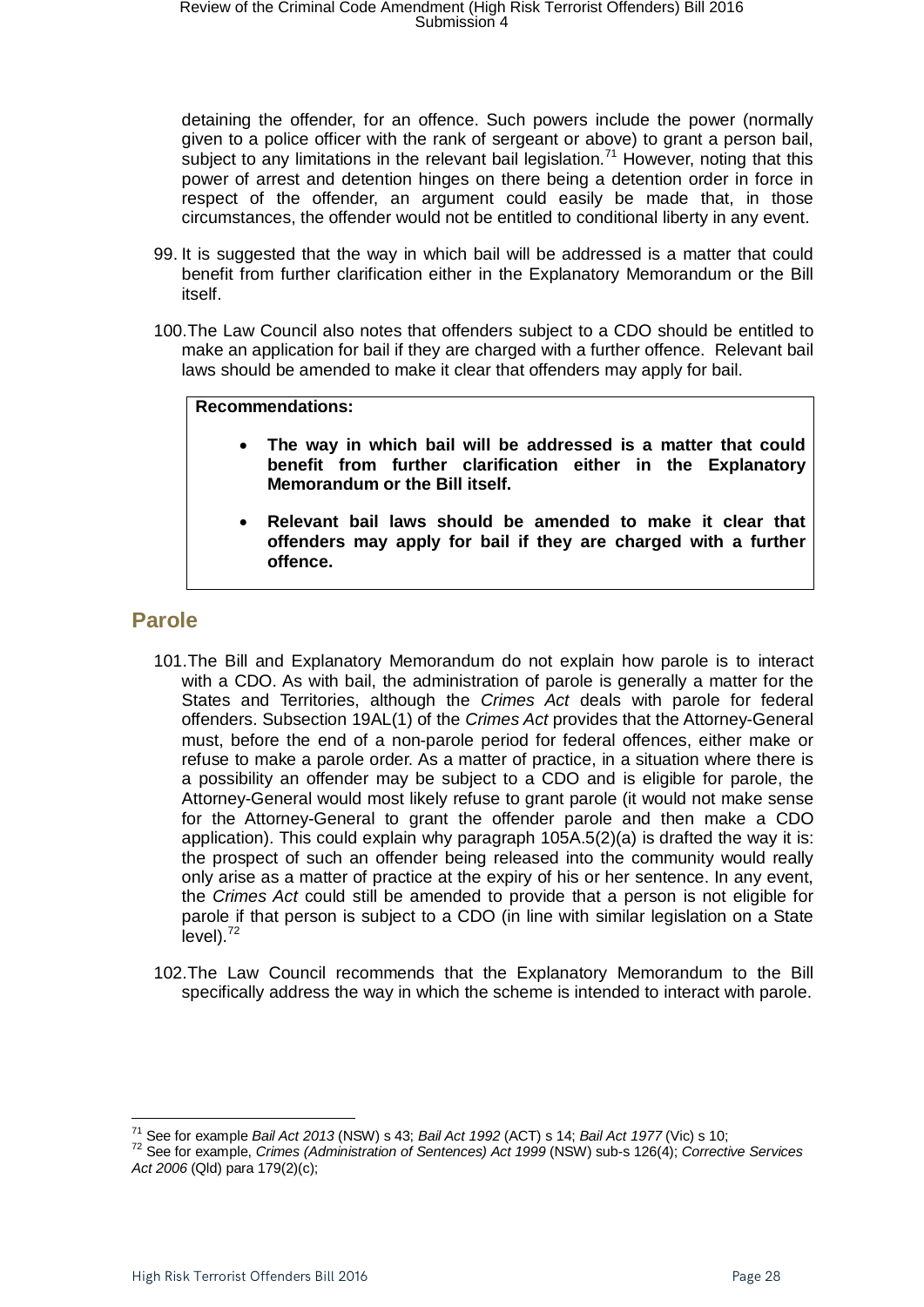#### **Recommendation:**

• **The Explanatory Memorandum to the Bill should specifically address the way in which parole is intended to interact with a CDO application under the scheme.**

### <span id="page-28-0"></span>**Conditions of detention**

- 103.In relation to terrorism offences, those on remand and those serving sentences are held in levels of high security which inevitably impose significant restraints and constraints. For the reasons that follow, it is highly likely (if not inevitable) that those conditions would be shared by those detainees held in custody on CDOs, which distinguishes this legislation from similar regimes for different types of offenders.
- 104.There is some attempt in the Bill to acknowledge that a detainee under a CDO is not serving a sentence of imprisonment. Subsection 105A.4(1) provides as follows:

*A terrorist offender who is detained in a prison under a continuing detention order must be treated in a way that is appropriate to his or her status as a person who is not serving a sentence of imprisonment, subject to any reasonable requirements necessary to maintain:*

*(a) the management, security or good order of the prison; and*

*(b) the safe custody or welfare of the offender or any prisoners; and*

- *(c) the safety and protection of the community.*
- 105.Similarly, subsection 105A.4(2) stipulates that a detainee must not be accommodated or detained in the same area or unit of the prison as persons who are in prison for the purpose of serving sentences of imprisonment. However, like subsection 105A.4(1), the exceptions to subsection 105A.4(2) are significant. A detainee can relevantly be held with those serving sentences of imprisonment where:

*(b) it is necessary for the security or good order of the prison or the safe custody or welfare of the offender or prisoners; or*

- *(c) it is necessary for the safety and protection of the community.*
- 106.These provisions are similar to section 115 *Serious Sex Offenders (Detention and Supervision) Act 2009* (Vic). That provision has been considered in two cases: *DPP v* JPH<sup>[73](#page-28-1)</sup> and DPP *v* CGM.<sup>[74](#page-28-2)</sup> The first case appears more relevant than the second. In that case, the respondent challenged the regime for the detention of persons subject to CDO's on the basis of the *Charter of Human Rights and Responsibilities Act 2006* (Vic) (**the Charter**) (freedom from arbitrary detention and requirement for humane treatment). The argument was not accepted for a number of reasons (primarily because the detention was not considered to be 'arbitrary') and the judge made the point that section 115 of the *Serious Sex Offenders (Detention and*

<span id="page-28-1"></span><sup>&</sup>lt;sup>73</sup> DPP v JPH (No 2) [2014] VSC 177.

<span id="page-28-2"></span><sup>73</sup> *DPP v JPH* (No 2) [2014] VSC 177. <sup>74</sup> *DPP v CGM* [2014] VSC 485.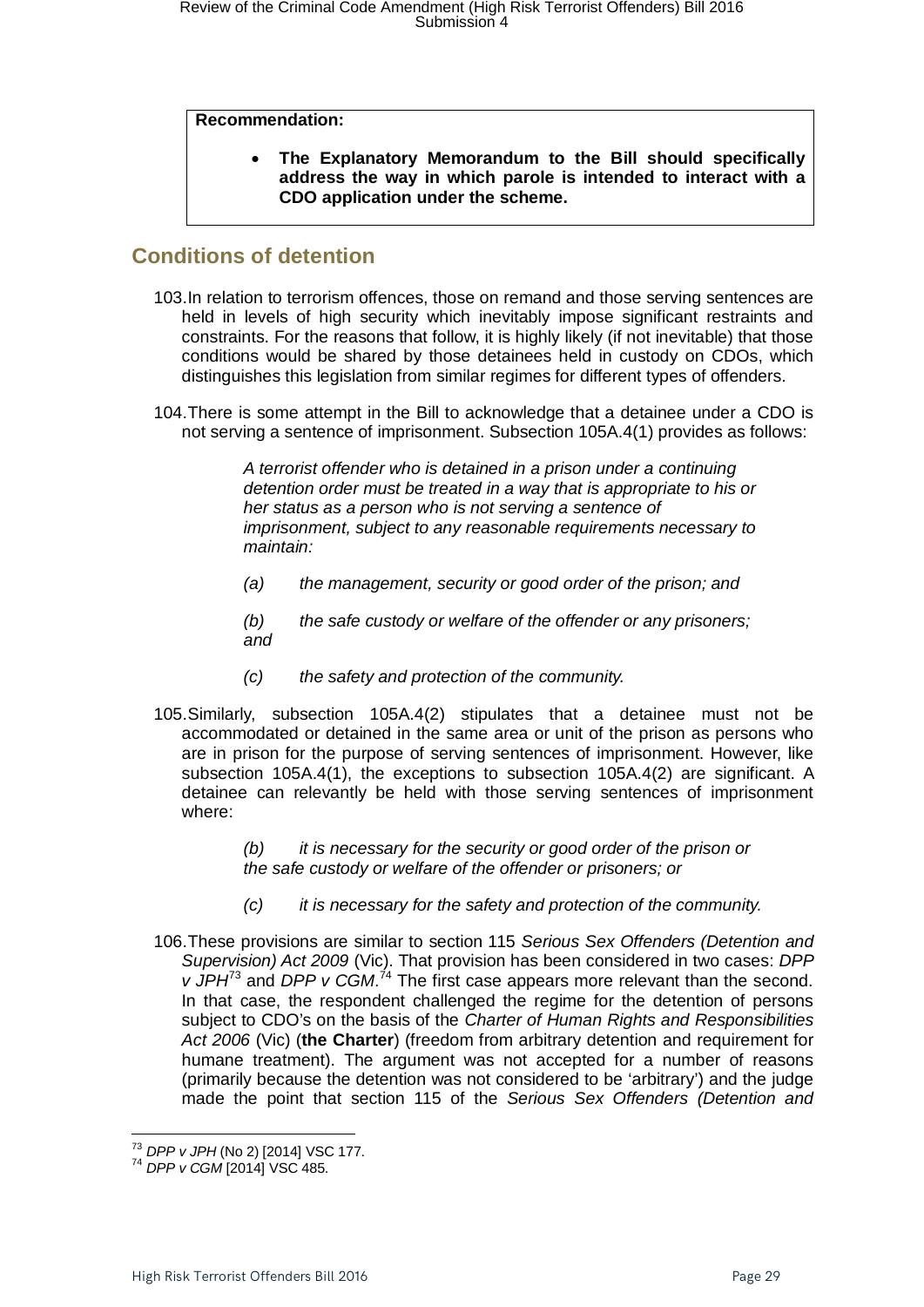*Supervision) Act 2009* (Vic) is entirely consistent with subsections 22(2) and (3) of the Charter, which deal with the detention of persons who are detained without charge.

- 107.Notwithstanding this, the Law Society of NSW has noted that a detainee would, in effect, continue to be subjected to imprisonment, although the Bill characterises 'detention in a prison' as distinct from serving a sentence of imprisonment. The offender's detention in a prison would amount, in substance, to a fresh term of imprisonment which is not permissible in the absence of a conviction for which imprisonment is a sentence prescribed by law. This may amount to a violation of the prohibition on arbitrary detention under Article  $9(1)$  of the ICCPR.<sup>1</sup>
- 108.The Law Council and NSW Bar Association note that, in NSW, detainees will be assessed and assigned a security classification by Corrective Services pursuant to the *Crimes (Administration of Sentences) Act 1999* (NSW) and the *Crimes (Administration of Sentences) Regulation 2014* (NSW) (**the Regulation**), as are prisoners on remand and those serving sentences. The exceptions to both subsections 105A.4(1) and (2) of the Bill include exceptions for the security and good order of a prison and the safety and protection of the community. These exceptions mean that detainees under a continuing detention order could be given a Category AA classification (in the case of male inmates) and a Category 5 classification (in the case of female inmates) under clauses 12 and 13 respectively of the Regulation. These clauses relevantly permit those classifications for an inmate if, in the opinion of the Commissioner of Corrective Services, they represent a special risk to national security (for example, because of a perceived risk that they may engage in terrorist activities) and should at all times be confined in special facilities within a secure physical barrier that includes towers or electronic surveillance equipment.
- 109.Where a continuing detention order has been made by the Supreme Court, a Category AA or Category 5 classification by Corrective Services for a detainee would be almost inevitable given that the order would have been made on the basis of a finding that 'the offender poses an unacceptable risk of committing a serious Part 5.3 [terrorism] offence if the offender is released into the community'.<sup>75</sup> The conditions of custody for any Category AA or Category 5 prisoner in relation to terrorism offences, whatever the basis of their detention – that is, whether on remand, serving a sentence or under the proposed continuing detention order regime – are extremely harsh. In the case of  $R$  v Naizmand<sup>[76](#page-29-1)</sup> Justice Harrison of the Supreme Court of New South Wales noted:

*The applicant's security classification has resulted in him being housed in a maximum security facility. His association with other inmates is limited to four other prisoners. His exercise time is restricted. When he is outside his cell he is escorted by no less than four prison officers or corrective services personnel. In these situations, he is routinely handcuffed and his feet are always shackled. That procedure is universally adopted, even in circumstances as apparently benign as walking along the corridor to use*  the phone.<sup>[77](#page-29-2)</sup>

<span id="page-29-0"></span><sup>&</sup>lt;sup>75</sup> Criminal Code Amendment (High Risk Terrorist Offenders) Bill 2016 (Cth) sch 1 item 1. Proposed section 105A.7(1)(b).

<span id="page-29-1"></span><sup>&</sup>lt;sup>76</sup> *R v Naizmand* [2016] NSWSC 836.<br><sup>77</sup> Ibid, [20].

<span id="page-29-2"></span>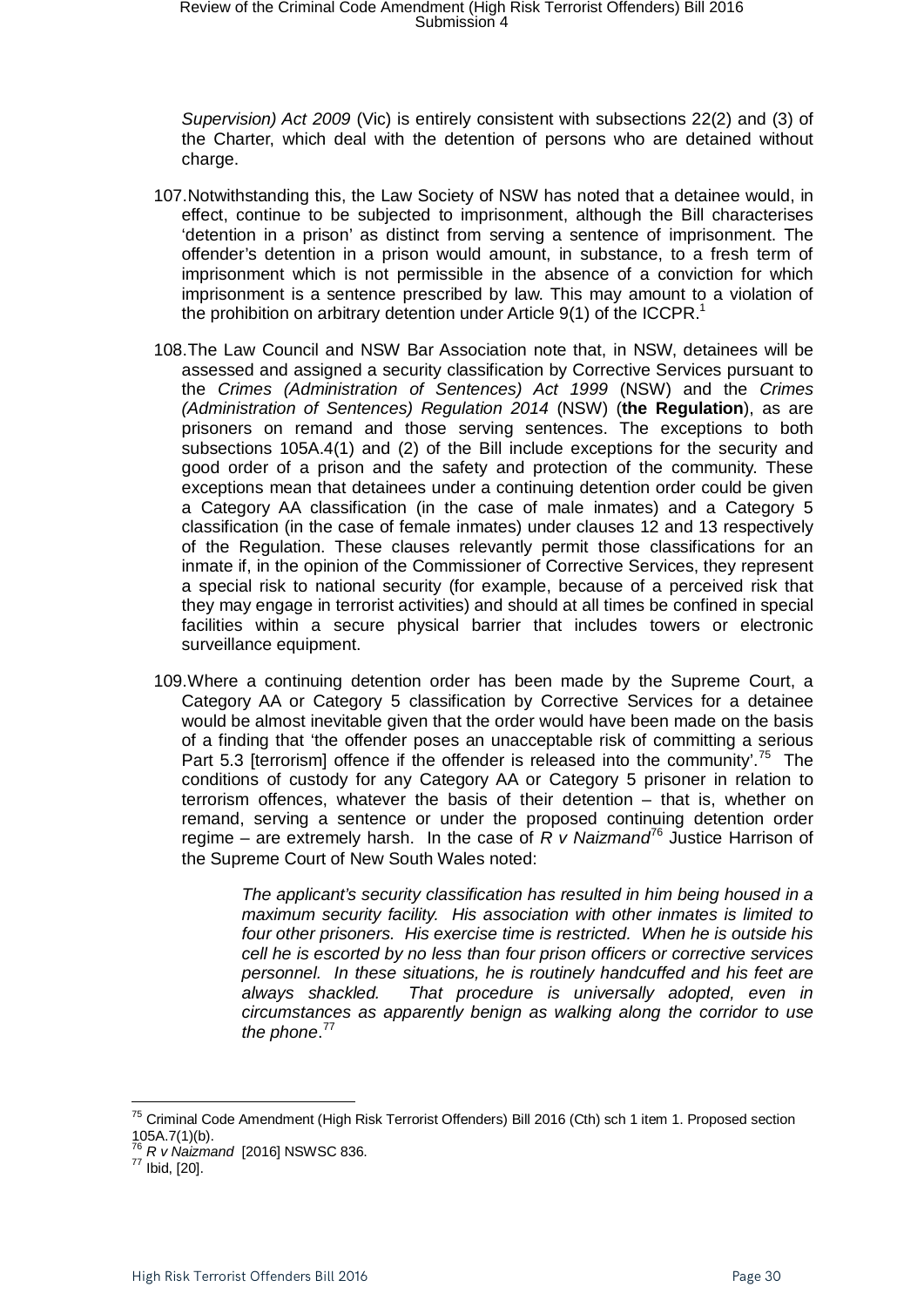110.His Honour in *Naizmand* also commented that the evidence on the release application:

> *… has reinforced the notorious fact that prisoners on remand awaiting terrorism related charges are treated differently. ... [A]ll such prisoners receive the same treatment. It is therefore to be expected that a person facing prosecution for alleged breaches of a control order will be subject to custodial conditions that include limited association, shackling and constant surveillance, and all of the other onerous and intrusive conditions and constraints of the type outlined by the present applicant*. [78](#page-30-1)

- 111.To hold a detainee in prison in such conditions, in circumstances where their sentence has been served in full, highlights the importance of appropriate detention facilitates that encourage an environment of rehabilitation.
- 112.The Law Council agrees that persons subject to a CDO should be detained in a different area to other prisoners. The UN Human Rights Council has stated that the conditions during any non-punitive period of additional detention 'must be distinct from the conditions for convicted prisoners serving a punitive sentence and must be aimed at the detainee's rehabilitation and reintegration into society'.<sup>[79](#page-30-2)</sup> The need to maintain the management or good order of a prison is therefore not a valid reason to treat a subject of a CDO in the same way as a prisoner who is serving a sentence of imprisonment, or to detain them in the same area of the prison as prisoners serving sentences of imprisonment.
- 113.Further, relevant offenders should be given repeated opportunities to participate in rehabilitation programs as soon as possible after their sentence commences. A delay in the provision of rehabilitation programs until shortly before an offender is eligible for parole is not sufficient. An early assessment of an at risk offender should be required so that an appropriate rehabilitation program can be put in place as soon as possible after an offender has been sentenced.

#### **Recommendations:**

- **The Commonwealth, States and Territories should properly fund effective rehabilitation programs for detainees; and**
- **Legislation should require a preliminary assessment of high risk terrorist offenders to determine an appropriate rehabilitation program as soon as possible after an offender has been sentenced.**

### <span id="page-30-0"></span>**Suitable post-release programs**

114.Post-release support programs and transition programs are essential to deliver positive outcomes for offenders in terms of reducing reoffending and protection of the community. The availability of such programs is also vital to ensure that a Court issues a CDO or extends a CDO only as a measure of last resort. The Law Council notes that the Explanatory Memorandum to the Bill does not outline the types of post-release programs that will be available for terrorist offenders who may be

<sup>&</sup>lt;sup>78</sup> Ibid [39].

<span id="page-30-2"></span><span id="page-30-1"></span><sup>&</sup>lt;sup>79</sup> Human Rights Committee, General Comment No 35, Article 9 (Liberty and security of person), 112<sup>th</sup> sess, UN Doc CCPR/C/GC/35 (16 December 2014) [21].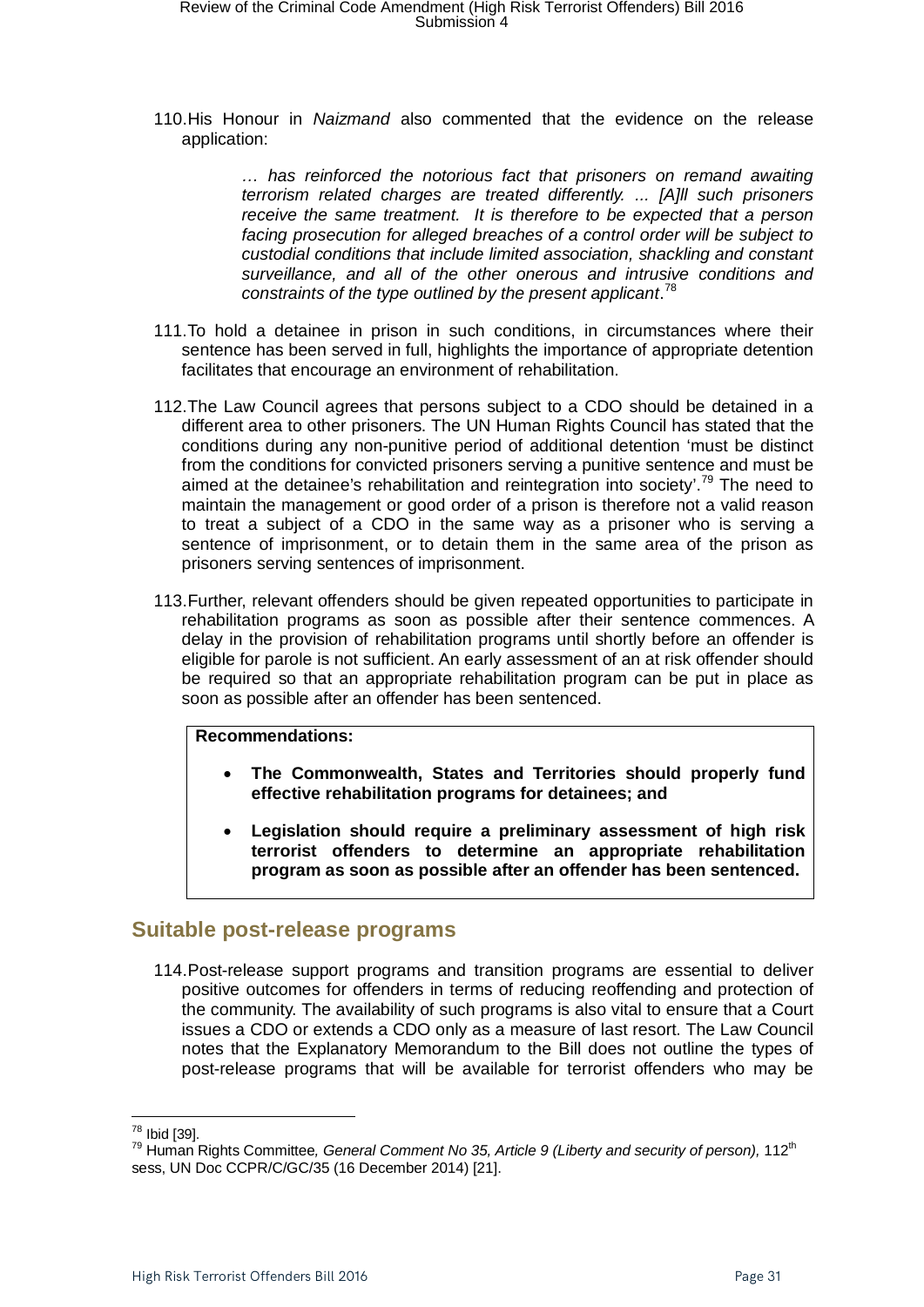subjected to the CDO regime or at risk. The nature and availability of such programs may vary across State jurisdictions and require appropriate funding.

#### **Recommendation:**

• **The Law Council encourages the Committee to inquire into the nature of suitable post-release programs for offenders that may be subject to the CDO scheme and to be satisfied that such programs specifically addressing terrorism issues are in place and are effective prior to enactment of the Bill.**

### <span id="page-31-0"></span>Human rights and fundamental freedoms

- 115.The Law Council considers that very real questions arise as to whether the powers conferred by the Bill are capable of being exercised in contravention of the following articles of the ICCPR:
	- Article  $9(1)$  the prohibition on arbitrary detention;
	- Article  $14(1)-(3)$  rights to a fair trial;
	- Article 14(7) the prohibition on double punishment for an offence; and
	- Article 15 the prohibition on retrospective criminal laws (on the basis that at the time of the sentencing of some offenders, the regime proposed under the Bill was not in force and there was then no prospect of post-sentence detention).
- 116.In addition, the Law Council is concerned that the power to make a CDO is capable of being exercised to interfere with the right to liberty, with privacy, with freedom of movement, expression and communication, assembly and association in contravention of Articles 9, 17, 12, 19 and 21 of the ICCPR.
- 117.Under international human rights law, most of these rights may be subject to limitations, but only if the limitations satisfy the conditions provided for under the Covenant. An authoritative formulation of the framework for analysing whether such limitations are permissible is provided by the Australian Parliamentary Joint Committee on Human Rights (**PJCHR**) established by the *Human Rights (Parliamentary Scrutiny) Act 2011* (Cth). A limitation must be provided by law and the Government must also demonstrate that:
	- (a) The limitation is aimed at achieving a legitimate objective;
	- (b) There is a rational connection between the limitation and the achievement of the objective; and
	- (c) The limitation is a proportionate means of the achievement of that objective. This includes consideration of whether there are less restrictive alternatives, and whether a measure is overbroad.
- 118.In *Fardon v Australia*[80,](#page-31-1) and *Tillman v Australia*[81](#page-31-2) (**Tillman**) the UN Human Rights Committee held that Australia's post-sentence preventive detention regimes for sex

<span id="page-31-2"></span><span id="page-31-1"></span><sup>80</sup> *Fardon v Australia* (UNHRC, Communication No 1629/2007, 18 March 2010).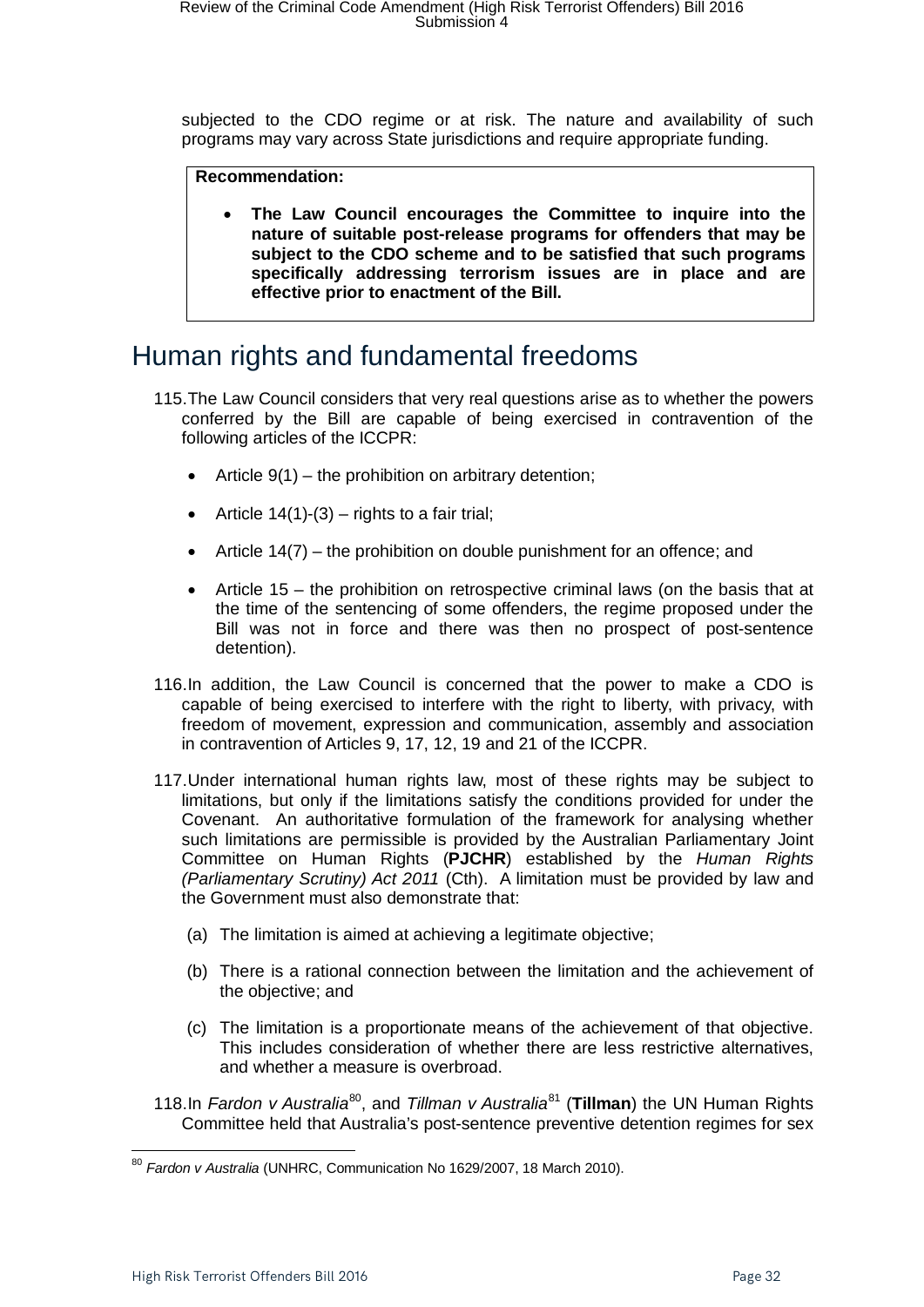offenders were incompatible with the prohibition on arbitrary detention in Article 9(1) of the ICCPR, and also opined, without deciding, that the post-sentence detention of the complainants may contravene the prohibition against double punishment in Article 14(7) and that against double punishment in Article 15(1). The Committee observed as follows:

*The concept of feared or predicted dangerousness to the community applicable in the case of past offenders in inherently problematic. It is essentially based on opinion as distinct from factual evidence, even if that evidence consists in the opinion of psychiatric experts. But psychiatry is not an exact science. [The legislative regime] on the one hand, requires the Court to have regard to the opinion of psychiatric experts on future dangerousness but, on the other hand, requires the Court to make a finding of fact of dangerousness. While Courts are free to accept or reject expert opinion and are required to consider all other available evidence, the reality is that the Courts must make a finding of*  fact on the suspected future behaviour of a past offender which may or *may not materialise. To avoid arbitrariness, in these circumstances, the State Party should have demonstrated that the author's rehabilitation could not have been achieved by means less intrusive than continued imprisonment or even detention...* 

119.In 2014, the Human Rights Committee adopted General Comment No 35 'Article 9: Liberty and security of person'. In paragraph [21] the Committee commented as follows in relation to continued detention regimes:

*When a criminal sentence includes a punitive period followed by a nonpunitive period intended to protect the safety of other individuals, then once the punitive term of imprisonment has been served, to avoid arbitrariness, the additional detention must be justified by compelling reasons arising from the gravity of the crimes committed and the likelihood of the detainee's committing similar crimes in the future. States should only use such detention as a last resort and regular periodic reviews by an independent body must be assured to decide whether continued detention is justified. State parties must exercise caution and provide appropriate guarantees in evaluating future dangers. The conditions in such detention must be distinct from the conditions for convicted prisoners serving a punitive sentence and must be aimed at the detainee's rehabilitation and reintegration into society. If a prisoner has fully served the sentence imposed at the time of conviction, articles 9 and 15 prohibit a retroactive increase in sentence and a State party may not circumvent that prohibition by imposing a detention that is equivalent to penal imprisonment under the label of civil detention.*  (emphasis added)

120.The Law Council suggests that the Committee should await the report of the PJCHR in relation to the Bill and have regard to that Committee's findings to ensure

<span id="page-32-0"></span><sup>&</sup>lt;sup>81</sup> *Tillman v Australia* (UNHRC, Communication No 1635/2007, 18 March 2010).<br><sup>82</sup> Human Rights Committee, *Views: Communication No 1635/2007,* 98<sup>th</sup> sess, UN Doc CCPR/C/98/D/1635/2007 (10 May 2010, adopted 18 March 2010) ('*Tillman v Australia*') [7.4(4)]; Human Rights Committee, *Views: Communication No* 1629/2007, 98<sup>th</sup> sess, UN Doc CCPR/C/98/D/1629/2007 (10 May 2010, adopted 18 March 2010) ('*Fardon v Australia*') [7.4(4)].